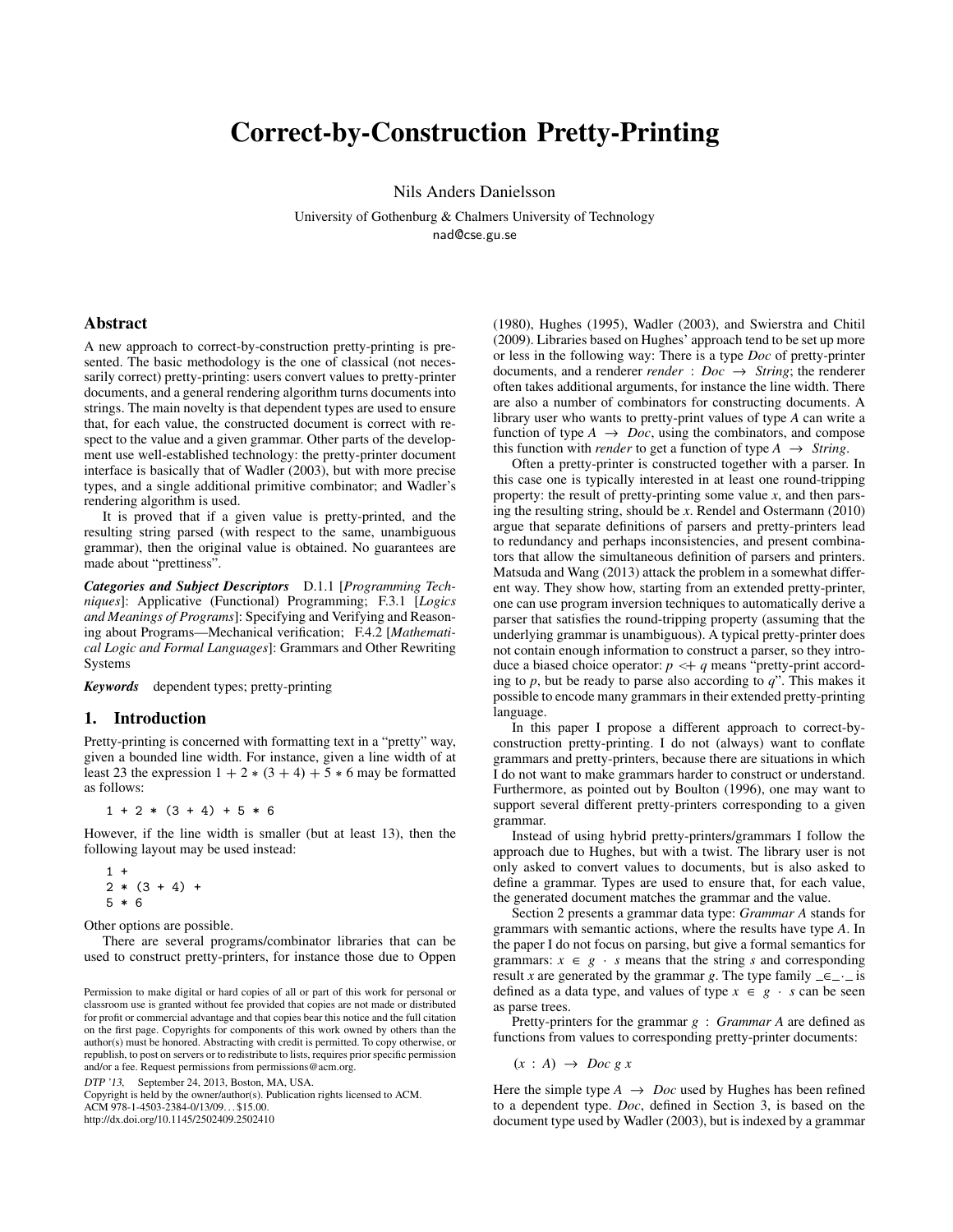and a value. Note that, unlike a parse tree of type  $x \in g \cdot s$ , a document of type *Doc g x* is not indexed by a string: a given document can (potentially) be turned into a string in many different ways.

When a user has defined a grammar *g* : *Grammar A* and a corresponding pretty-printer *pretty* :  $(x : A) \rightarrow Doc \ g \ x$  the remaining job is taken care of by a renderer:

$$
render: Doc \t g \t x \rightarrow String
$$

The renderer turns documents into strings, and may, depending on its inputs, have some leeway in deciding how to handle line breaks and indentation. Note that, unlike the type of *pretty*, the type of *render* does not ensure that *render* is correct by construction. Renderers are instead required to satisfy the following property, which can be proved once per renderer:

 $(d : Doc g x) \rightarrow x \in g \cdot render d$ 

If we instantiate *d* with *pretty x*, then we get

 $(x : A) \rightarrow x \in g \cdot \text{render (prefty x)},$ 

which for unambiguous grammars *g* implies the round-tripping property: the result of parsing *render* (*pretty x*) is *x*. The paper does not contain any new rendering algorithm; the focus is on grammatical correctness. However, two renderers are presented in Section [5,](#page-7-0) one of them based on [Wadler'](#page-11-0)s pretty-printing algorithm [\(2003\)](#page-11-0).

In short, the paper makes the following contributions:

- A framework for correct-by-construction pretty-printing, based on indexed pretty-printer documents, is presented. Note that correctness only concerns grammatical correctness: no guarantee is made that the output will be pretty.
- Several small examples, indicating that the framework is usable in practice, are presented (see Section [4\)](#page-3-0). Larger examples are available in the accompanying code.
- As far as I am aware this is the first example of a formal, mechanised correctness proof for a pretty-printer (as opposed to an "ugly-printer" that ignores line widths, word wrapping, indentation, etc.).

Related work is discussed in Section [6.](#page-9-0)

The pretty-printing framework and examples described in the paper (along with omitted proofs, and with minor differences) have been made available to download. The code is implemented in the dependently typed programming language Agda [\(Norell 2007;](#page-10-5) [Agda Team 2013\)](#page-10-6). In the paper I deviate somewhat from Agda notation in order to avoid clutter and aid readability; for instance, Agda's somewhat idiosyncratic notation for coinductive types and corecursive definitions is not used.

## <span id="page-1-0"></span>2. Grammars

This section presents the type of grammars that is used. I have chosen to use monadic, potentially infinite grammars in order to emphasise that the approach can handle very general grammars. However, the approach is not restricted to such grammars. It is for instance possible to use regular expressions (extended with semantic actions) instead. Regular expressions are not general enough to handle all of the examples in Section [4,](#page-3-0) but the basic ideas carry over unchanged.

I use two definitions of grammars. A simple one presented here, and an equally expressive variant with more constructors, defined in the accompanying code. The extra constructors are used for some proof automation described in Section [4.3,](#page-5-0) but are not

strictly necessary.[1](#page-1-1) The simple type of grammars is defined in the following way:[2](#page-1-2)

**data** *Grammar* : *Set* → *Set*<sub>1</sub> **where** -- Coinductive.  
\nreturn : 
$$
A \rightarrow Grammar A
$$
  
\ntoken : *Grammar Char*  
\n $-\vert \_$  : *Grammar A* → *Grammar A* → *Grammar A*  
\n $\Rightarrow \_$  : *Grammar A* → (*A* → *Grammar B*) →  
\n*Grammar B*

The constructor return *x* accepts only the empty string, and returns *x*; token accepts and returns arbitrary single tokens (characters);  $\Box$  is symmetric choice; and  $\equiv \equiv$  is monadic sequencing.

The type of grammars should be read *coinductively*. This means that one can construct infinite grammars, for instance a grammar for the empty language:

*fail* : *Grammar A fail* = *fail* | *fail*

If the grammar type were read inductively, then the grammar formalism would be quite restrictive: it would be impossible to construct a grammar that accepted strings of arbitrary length (assuming that the number of characters is finite). However, the coinductive grammars above are very expressive: they can represent every recursively enumerable language (using grammars of the form  $g_0$  |  $(g_1$  |  $(g_2$  | ...))). This means that it is not always possible to implement a parser for these grammars. In practice one may want to restrict attention to a smaller class of grammars, for which parsing is always possible or perhaps even efficient.

The semantics of a grammar is defined by the following data type, which should be read inductively;  $x \in g \cdot s$  means that the string *s* and corresponding result *x* are generated by the grammar *g*:

|          | <b>data</b> $\equiv$ $\equiv$ $\equiv$ $\therefore$ A $\rightarrow$ <i>Grammar A <math>\rightarrow</math> String <math>\rightarrow</math> Set</i> <sub>1</sub> where |
|----------|----------------------------------------------------------------------------------------------------------------------------------------------------------------------|
|          | return-sem : $x \in$ return $x \cdot [$                                                                                                                              |
|          | token-sem : $t \in$ token $\cdot$ [t]                                                                                                                                |
|          | $\gg$ -sem : $x \in g_1 \cdot s_1 \rightarrow y \in g_2 x \cdot s_2 \rightarrow$                                                                                     |
|          | $y \in g_1 \gg g_2 \cdot s_1 + s_2$                                                                                                                                  |
| left-sem | $x \in g_1 \cdot s \rightarrow x \in g_1   g_2 \cdot s$                                                                                                              |
|          | right-sem : $x \in g_2 \cdot s \rightarrow x \in g_1 \mid g_2 \cdot s$                                                                                               |

(Strings are taken to be lists of characters: *String* = *List Char*.) Readers who are unfamiliar with this kind of definition may want to see it as an inductively defined inference system, as in Figure [1.](#page-2-1)

An alternative reading of  $x \in g \cdot s$  is "one of the results of parsing the string *s* using the grammar *g* is *x*", but note that it may not be possible to implement a (total) parser for *g*. As mentioned in Section [1,](#page-0-0) values of type  $x \in g \cdot s$  can be seen as parse trees. In some cases it may also be appropriate to see the values *x* as abstract syntax trees.

As an example we can show that the language defined by *fail* is empty, or, in other words, that for any *x* and *s* it is impossible that  $x \in \text{fail} \cdot s$  is inhabited (*Empty* is the empty type):

 $fail$ *-empty* :  $x \in fail \cdot s \rightarrow Empty$ *fail-empty* (left-sem *p*) = *fail-empty p fail-empty* (right-sem *p*) = *fail-empty p*

<span id="page-1-1"></span><sup>&</sup>lt;sup>1</sup> The extra constructors also have a second use: Agda's productivity checker requires corecursive definitions to be syntactically guarded, and the extra constructors can make it easier to write guarded definitions. In the paper I ignore guardedness, and present some corecursive definitions that are not syntactically guarded (but still productive).

<span id="page-1-2"></span><sup>2</sup> *Set* is a type of small types, and *Set*<sup>1</sup> is a type of types that includes *Set*. Here and later I omit most implicit argument declarations; for instance, the full type of return is  $\{A : Set\} \rightarrow \overline{A} \rightarrow Grammar A$ . (If a function has type  $\{x : A\} \rightarrow T$ , then its first argument *x* is implicit, and does not need to be given explicitly as long as Agda can infer it.)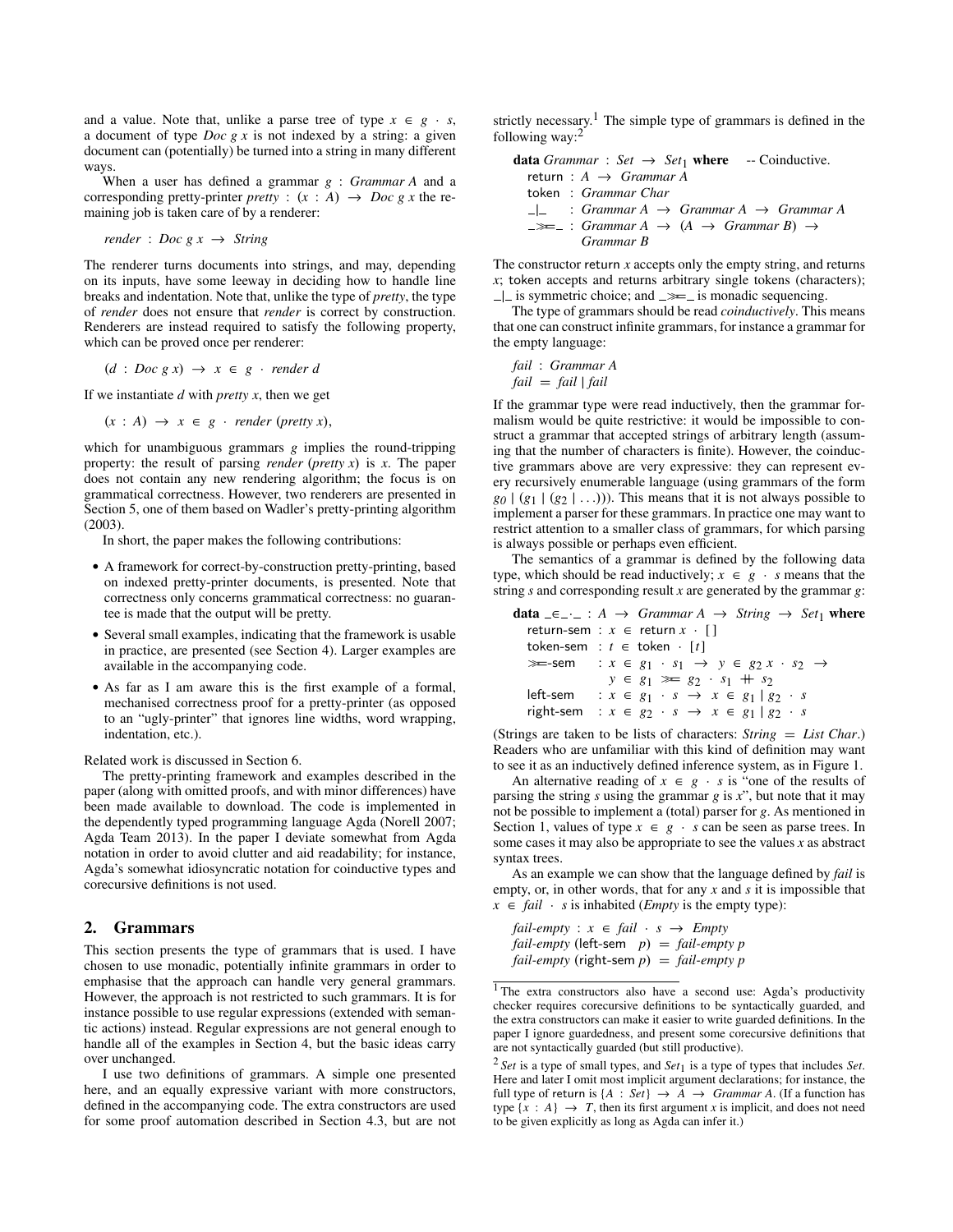$$
x \in return x \cdot [ ]
$$
 (return-sem)  
\n
$$
t \in token \cdot [t]
$$
 (token-sem)  
\n
$$
x \in g_1 \cdot s_1 \quad y \in g_2 \cdot s_1 + s_2
$$
 (3=sem)  
\n
$$
x \in g_1 \cdot s
$$
 (left-sem)  
\n
$$
x \in g_1 \cdot s
$$
 (left-sem)  
\n
$$
x \in g_1 | g_2 \cdot s
$$
 (right-sem)

<span id="page-2-1"></span>Figure 1. Alternative presentation of the definition of the semantics of grammars ( $=\equiv -1$ ).

The proof proceeds by induction on the structure of the parse tree: Assume that we have a parse tree  $q : x \in \text{fail} \cdot s$ . Our goal is to show that the empty type is inhabited. The grammar *fail* can be unfolded to *fail* | *fail*, so we get  $q : x \in \overline{f}$ *ail* | *fail* · *s*. By case analysis we get that *q* either has the form left-sem *p*, with  $p : x \in \text{fail} \cdot s$ , or right-sem *p*, also with  $p : x \in \text{fail} \cdot s$ . In both cases the inductive hypothesis (*fail-empty p*) gives us an inhabitant of the empty type.

Given the basic grammar combinators above we can define a number of derived ones—taken more or less directly from the world of parser combinators—including the following ones for mapping and sequencing:

$$
-\langle \$\rangle_{-} : (A \to B) \to Grammar A \to Grammar B
$$
\n
$$
f \langle \$\rangle_{g} = g \ggg \lambda x \to return (f x)
$$
\n
$$
-\langle \$\rangle_{-} : A \to Grammar B \to Grammar A
$$
\n
$$
x \langle \$\rangle_{g} = (\lambda \to x) \langle \$\rangle_{g}
$$
\n
$$
-\langle \$\rangle_{-} : Grammar (A \to B) \to Grammar A \to Grammar B
$$
\n
$$
g_1 \circledast g_2 = g_1 \ggg \lambda f \to f \langle \$\rangle_{g_2}
$$
\n
$$
-\langle \$\rangle_{-} : Grammar A \to Grammar B \to Grammar A
$$
\n
$$
g_1 \langle \$\rangle_{g_2} = g_1 \ggg \lambda x \to x \langle \$\rangle_{g_2}
$$
\n
$$
-\langle \$\rangle_{-} : Grammar A \to Grammar B \to Grammar B
$$
\n
$$
g_1 \langle \$\rangle_{g_2} = g_1 \ggg \lambda x \to x \langle \$\rangle_{g_2}
$$
\n
$$
-\langle \$\rangle_{-} : Grammar A \to Grammar B \to Grammar B
$$
\n
$$
g_1 \langle \$\rangle_{g_2} = g_1 \ggg \lambda \to g_2
$$

Here  $f \le s > g$  is "map": if *g* generates *s* and *x*, then  $f \le s > g$ generates *s* and *f x*. The application  $x \leq s$  *g* generates exactly the same strings as  $g$ , but always returns  $x$ . If  $g_1$  generates  $s_1$  and  $f$ , and  $g_2$  generates  $s_2$  and  $x$ , then  $g_1 \otimes g_2$  generates  $s_1 + s_2$  and *f x*. The combinators  $\leq x \leq \infty$  and  $\leq x \geq 0$  are variants of  $\leq x$  that discard the second and first argument's result, respectively. All these operators should be parsed left-associatively. For instance,  $f \leq s$   $g_1 \circ g_2$  should be parsed as  $(f \leq s$   $g_1) \circ g_2$ .

We can also define the Kleene star and plus operators, which are taken to bind tighter than the mapping and sequencing operators above; these operators are in turn taken to bind tighter than  $\Box$ :

#### mutual

? : *Grammar A* → *Grammar* (*List A*) *g* ? = return [ ] | (*uncurry* :: ) <\$> *g* + <sup>+</sup> : *Grammar A* <sup>→</sup> *Grammar* (*List*<sup>+</sup> *<sup>A</sup>*) *g* + = ( :: ) <\$> *g* ~ *g* ?

Here *List A* stands for lists of finite length containing *A*s, and *List*<sup>+</sup> *A* stands for *non-empty* lists: *List*<sup>+</sup> *A* = *A* × *List A*. I overload cons, ...., so that its second argument and its result can both be either regular or non-empty lists. The application *uncurry*  $\ldots$ above has type  $List^+ A \rightarrow List A$ .

It is also possible to define combinators with dependent types. The function *True* maps booleans to types:

$$
True : Bool \rightarrow Set
$$
  

$$
True \text{ true } = Unit
$$
  

$$
True \text{ false } = Empty
$$

*True* true is the unit type (with a single inhabitant tt), and *True* false is the empty type. *True* is used in the types of *if-true* and *sat*:

if-true : (b : *Bool*) 
$$
\rightarrow
$$
 Grammar (True b)  
if-true true = return it  
if-true false = fail  
sat : (p : Char  $\rightarrow$  Bool)  $\rightarrow$   
Grammar ( $\Sigma$  Char ( $\lambda t \rightarrow True (p t)$ ))  
sat  $p$  = token  $\gg$   $\lambda t \rightarrow$   
( $\lambda x \rightarrow (t, x)$ )  $\ll$   $\gg$  if-true (p t)

The grammar *if-true b* stands for the empty string if *b* is true, and otherwise the empty language. The *sat* combinator takes a booleanvalued predicate *p* as argument, and accepts single tokens *t* for which *p t* is true. The result of *sat p* is a pair consisting of a token *t* plus a proof of *True* (*p t*), witnessing the truth of *p t*. (If *B* has type  $A \rightarrow Set$ , then  $\Sigma A B$  consists of pairs  $(x, y)$  where  $x : A$  and *y* : *B x*.)

We can use *sat* to define a combinator for a given token:

*tok* : *Char* → *Grammar Char tok*  $t = t \leq s$  *sat*  $(\lambda t' \rightarrow t == t')$ 

Here the witness of equality is thrown away. (See Section [4.4](#page-6-0) for an example where the witness is retained.) Using *tok* we can define a combinator for whitespace, for simplicity taken to mean "space or newline":

*whitespace* : *Grammar Char whitespace* =  $tok$  ' ' |  $tok$  ' \n'

We can also define *string s*, a grammar for the string *s*:

*string* : *String* → *Grammar String*  $string [ ]$  = return [] *string*  $(t:: s) = ($ :::...) <\\\\ *string s* 

### <span id="page-2-0"></span>3. Pretty-Printers

The type of pretty-printer documents is defined (inductively) in the following way: $3$ 

data *Doc* : *Grammar A*  $\rightarrow$  *A*  $\rightarrow$  *Set*<sub>1</sub> where  $\Rightarrow$   $\Rightarrow$  *i Doc g*<sub>1</sub>  $x \rightarrow$  *Doc (g*<sub>2</sub>  $x$ )  $y \rightarrow$ *Doc*  $(g_1 \gg g_2) y$ text : *Doc* (*string s*) *s* line : *Doc* (tt <\$ *whitespace* +) tt group : *Doc g x*  $\rightarrow$  *Doc g x* nest :  $\mathbb{N} \to \text{Doc } g \text{ } x \to \text{Doc } g \text{ } x$ emb : { $x_1$  :  $A_1$ } → { $x_2$  :  $A_2$ } → (∀ {*s*} → *x*<sup>1</sup> ∈ *g*<sup>1</sup> · *s* → *x*<sup>2</sup> ∈ *g*<sup>2</sup> · *s*) → *Doc*  $g_1 x_1 \to Doc g_2 x_2$ 

As mentioned in the introduction a pretty-printer for a grammar *g* : *Grammar A* is a function that transforms all values *x* : *A* to documents matching *g* and *x*:

*Pretty-printer* : *Grammar A*  $\rightarrow$  *Set*<sub>1</sub> *Pretty-printer g* =  $\forall x \rightarrow Doc g x$ 

<span id="page-2-2"></span><sup>&</sup>lt;sup>3</sup>The notation  $\forall \{x\} \rightarrow T$  means the same as  $\{x : A\} \rightarrow T$ , except that Agda is asked to try to infer the domain type *A*. A similar notation,  $\forall x \rightarrow T$ , can be used for explicit arguments, and *n*-ary variants like  $\forall \{x \, y \, z\} \rightarrow T$  are also available.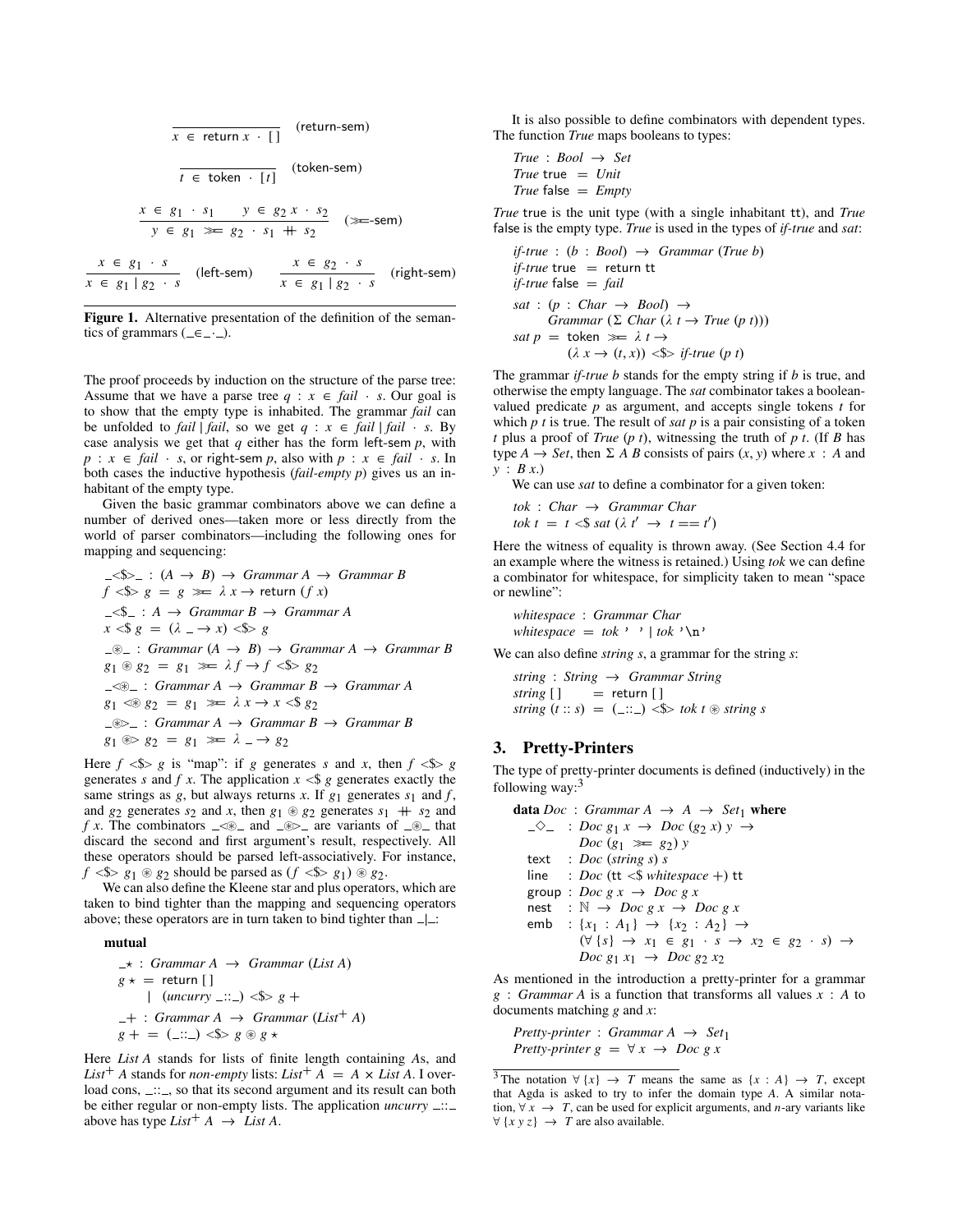The first five document constructors are taken from [Wadler](#page-11-0) [\(2003\)](#page-11-0). If rendering is implemented in the same way as in [Wadler'](#page-11-0)s work, then these combinators have the following meanings:

- $\sim$   $\sim$  : Sequencing. The second document's text is placed directly after the first document's text.
- text: A concrete string. Note that the string *s* is not an explicit argument to this combinator: in many cases the string can be inferred from the context. (It can be given explicitly using the notation text  ${s = ...}$ .

[Wadler](#page-11-0) adopts the convention that *s* does not contain newline characters. I could enforce this invariant using the type system, but I have refrained from doing so, because the invariant is not needed to prove that the renderers in Section [5](#page-7-0) produce grammatically correct strings.

• line: A newline character plus some indentation consisting of zero or more space characters. The amount of indentation is specified by nest combinators (the default is zero).

The grammar used for this combinator is  $tt <$ \$ *whitespace* +, where tt is the sole inhabitant of the unit type. I do not use the grammar *whitespace* +, because then the result (*s* in *Doc* (*whitespace* +) *s*) would have to be a fixed non-empty string, containing a predefined amount of whitespace.

Note that the grammar  $tt <$ \$ *whitespace* + is more liberal than "newline plus indentation". The reason is partly that outer group combinators can change the meaning of line combinators, but also that I want to support multiple rendering algorithms (see Section [5\)](#page-7-0).

- group: The document group *d* is rendered either as *d*, or as *d* with all line combinators replaced by single spaces, depending on what is "best" (see Section [5.2\)](#page-7-1).
- nest: The document nest *i d* behaves as *d*, except that if a line combinator in *d* is rendered as a line break, then the following line is indented *i* steps more.

The final combinator, not present in [Wadler'](#page-11-0)s library, is emb. This combinator's first argument is a proof that transforms parse trees: "for all strings  $s$ , if  $s$  and  $x_1$  are generated by  $g_1$ , then  $s$  and  $x_2$  are generated by  $g_2$ ". The combinator can be used to "embed" one grammar-result pair  $(g_1, x_1)$  into another,  $(g_2, x_2)$ , and is included so that grammar constructions that are not supported by the other combinators can be handled. For instance, here are two combinators that can be used when a grammar contains a choice:

left: 
$$
Doc\ g_1 x \rightarrow Doc\ (g_1 \mid g_2) x
$$
  
\nleft  $d = emb\ left\text{-sem } d$   
\nright:  $Doc\ g_2 x \rightarrow Doc\ (g_1 \mid g_2) x$   
\nright  $d = emb\ right\text{-sem } d$ 

The renderers in Section [5](#page-7-0) ignore emb constructors (except for in their correctness proofs). To avoid long chains of emb constructors one can use the following smart constructor instead of emb:

$$
embed: \{x_1 : A_1\} \rightarrow \{x_2 : A_2\} \rightarrow
$$
  
\n
$$
(\forall \{s\} \rightarrow x_1 \in g_1 \cdot s \rightarrow x_2 \in g_2 \cdot s) \rightarrow
$$
  
\n
$$
Doc \, g_1 \, x_1 \rightarrow Doc \, g_2 \, x_2
$$
  
\n
$$
embed \, f \, (emb \, g \, d) = emb \, (f \circ g) \, d
$$
  
\n
$$
embed \, f \, d = emb \, f \, d
$$

We can also define document combinators corresponding to the mapping and sequencing combinators introduced in Section [2.](#page-1-0) I overload the names, and omit proofs—I write *embed* instead of *embed proof*. Note that some arguments are omitted (made implicit), because they can often be inferred from the context. For instance,  $\langle$  \$> only takes one (explicit) argument:

$$
\langle\$\rangle_{-}: \text{Doc } g \ x \to \text{Doc } (f \ \langle\$\rangle \ g) (f \ x)
$$
\n
$$
\langle\$\rangle \ d = embed \ d
$$
\n
$$
\langle\$\_ \ \cdot \ g \ \rangle \to \text{Doc } (x \ \langle\$\, g \ \rangle \ x
$$
\n
$$
\langle\$\, d = embed \ d
$$
\n
$$
\langle\$\_ \ \cdot \ g \ \rangle \to \text{Doc } (x \ \langle\$\, g \ \rangle \ x
$$
\n
$$
\langle\$\, d = embed \ d
$$
\n
$$
\langle\$\_ \ \cdot \ g \ \rangle \to \text{Doc } (g_1 \otimes g_2) (f \ x)
$$
\n
$$
d_1 \otimes d_2 = d_1 \ \langle\ (\langle\$\, g \ \rangle \ g \ \rangle \to \text{Doc } (g_1 \ \langle\$\, g \ \rangle \ x)
$$
\n
$$
d_1 \ \langle\$\, d_2 = d_1 \ \langle\ (\langle\$\, d_2\rangle)
$$
\n
$$
\langle\$\_ \ \cdot \ g \ \rangle \to \text{Doc } (g_1 \otimes g_2) \ y
$$
\n
$$
d_1 \otimes d_2 = d_1 \ \langle\ (\langle\$\, d_2\rangle)
$$
\n
$$
\langle\$\_ \ \cdot \ g \ \rangle \to \text{Doc } (g_1 \otimes g_2) \ y
$$
\n
$$
d_1 \otimes d_2 = d_1 \ \langle\ d_2
$$

I omit most of the embedding proofs, because I do not think that the proof terms are very interesting. However, it may be instructive to see a couple of concrete proofs. Here is a more complete definition of  $\leq$ \$ $\geq$ .:

$$
\langle \$ \rangle_{-} : Doc \, g \, x \to Doc \, (f \, \langle \$ \rangle \, g) \, (f \, x)
$$
\n
$$
\langle \$ \rangle \, d = embed \, (\lambda \, p \to cast \, right \, identity \, (\gg=sem \, p \, return-sem)) \, d
$$

The type of  $\equiv$ -sem *p* return-sem is not  $f \times f \leq f \leq g \cdot s$ , but rather  $f \times f \leq f \leq s$ ,  $g \cdot f + [$ , so *cast* and *right-identity* are used to correct the string index:

\n
$$
\text{cast} : s_1 \equiv s_2 \rightarrow x \in g \cdot s_1 \rightarrow x \in g \cdot s_2
$$
\n

\n\n $\text{right-identity} : s + [1] \equiv s$ \n

Here  $x \equiv y$  is a type of proofs of equalities between x and y.

The proof above does not involve pattern matching on the parse tree *p*. However, pattern matching is sometimes necessary. Let us consider the definition of the combinator *nil*, a combinator that produces the empty string if [Wadler'](#page-11-0)s rendering algorithm is used. This definition includes a proof that does use pattern matching:

$$
nil: Doc (return x) x
$$
  
\n
$$
nil = embed proof text
$$
  
\nwhere  
\n
$$
proof: [] \in string [] \cdot s \rightarrow x \in return x \cdot s
$$
  
\n
$$
proof return-sem = return-sem
$$

Note that text's string argument—the empty string—is inferred automatically. The proof can be read as follows: We should prove  $x \in$  return  $x \cdot s$ , given  $\begin{bmatrix} \end{bmatrix} \in$  *string*  $\begin{bmatrix} \end{bmatrix} \cdot s$ . Note that *string*  $\begin{bmatrix} \end{bmatrix}$ reduces to return [ ]. By exhaustive case analysis we see that  $[ ] \in string [ ] \cdot s$  is true iff *s* is [], so it suffices to prove  $x \in$  return  $x \cdot$  [ ], which follows by return-sem.

More pretty-printing combinators will be introduced below.

#### <span id="page-3-0"></span>4. Examples

Let us now consider some examples. Note that my focus is not on the *design* of a pretty-printer (where to use group, nest and line, how to achieve pretty output, etc.), but rather on the specifics of using the strongly typed combinators introduced in this paper.

#### 4.1 Boolean Literals

The following is a grammar for boolean literals:

*bool* : *Grammar Bool bool* = true <\$ *string* "true" | false <\$ *string* "false"

There are only two valid strings, "true" (corresponding to the value true), and "false" (corresponding to the value false).

In order to illustrate the types at play I will give a detailed, step-by-step description of how a pretty-printer for the grammar *bool* can be constructed interactively in Agda. I start by pattern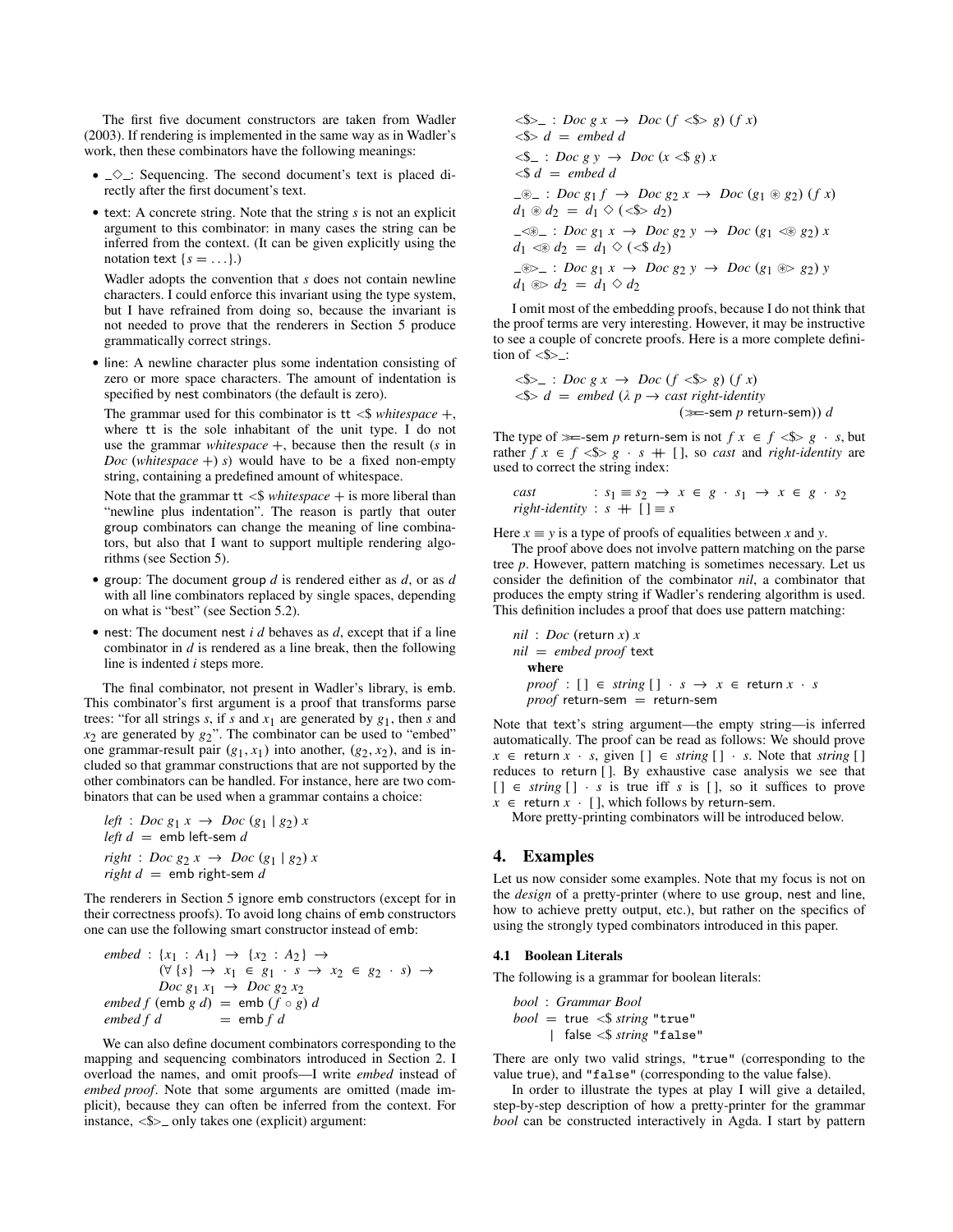matching on the boolean (note that *Pretty-printer bool* unfolds to  $(b : Bool \rightarrow Doc bool b)$ :

*bool*<sup>P</sup> : *Pretty-printer bool*  $\textit{bool}_{\text{P}}$  true = ?  $bool_{\text{P}}$  false  $= ?$ 

The question marks are *goals* (or *holes*) that have not yet been replaced by concrete terms. I will focus on the first goal. Agda states that the type of this goal is *Doc bool* true, i.e., the question mark should be replaced by something of this type. The value true is generated by the grammar's left branch, so let us refine the righthand side using *left*:

 $\textit{bool}_{\text{P}}$  true = *left* ?

The new goal type is *Doc* (true <\$ *string* "true") true, so I choose to use the combinator  $\leq$ \$.

$$
boolp true = left (<\$ ?)
$$

The grammar combinator  $\angle$   $\uparrow$  discards its second argument's result, and I have not specified what this result should be, so we get the goal type *Doc* (*string* "true") *s* for some unconstrained meta-variable *s*. If the question mark is replaced by text, then *s* is unified with "true", leaving us with a complete right-hand side:

*booly* true =  $left \( \langle \$ \text{text} \rangle \right)$ 

Note that there is no need to specify the string used by text: it is inferred by the type checker, and an attempt to specify a concrete string distinct from "true" would lead to a type error.

The other clause can be completed in a similar way:

*bool*<sup>P</sup> : *Pretty-printer bool bool*<sub>p</sub> true = *left*  $(\leq$  **text**)  $\textit{bool}_{\text{P}}$  false =  $\textit{right}$  (<\$ text)

The grammar *bool* is not very flexible: there is only one valid parse tree for true, and similarly for false. The grammar in the next example gives more freedom to pretty-printer implementors.

#### <span id="page-4-1"></span>4.2 Expressions

The following example is based on one discussed by [Matsuda and](#page-10-3) [Wang](#page-10-3) [\(2013\)](#page-10-3). Expressions are defined inductively as follows:

```
data Expr : Set where
   one : Expr
   sub : <i>Expr</i> \rightarrow <i>Expr</i> \rightarrow <i>Expr</i>
```
An expression is either a one or a subtraction.

We can define the following grammar for expressions:

mutual

*expr* : *Grammar Expr expr* = *term* |  $\text{sub} < \text{\$} > \text{expr} < \text{\$} \text{whitespace} \star \textless \text{\$} \text{string}$  "-"  $\ll$  *whitespace*  $\star \otimes$  *term term* : *Grammar Expr*  $term = one < $ string "1"$ | *string*  $\sqrt{''}$  ( $\sqrt{''}$   $\gg$  *whitespace*  $\star$   $\gg$  *expr*  $\ll$  *whitespace*  $\star$   $\ll$  *string* ")"

Here *expr* stands for terms and subtractions of the form "expression − term", whereas *term* stands for literal ones and parenthesised expressions.

The grammar contains four textual occurrences of *whitespace*  $\star$ , and implementors of pretty-printers must choose how to handle these. [Matsuda and Wang](#page-10-3) do not use any whitespace right after an opening parenthesis, or right before a closing one; they always use a single space character after a minus sign; and they use the line combinator to handle the last occurrence of *whitespace*  $\star$ .

In the present setting the line combinator's type is not quite right: its grammar is  $tt <$ \$ *whitespace* +, not *whitespace*  $\star$ . To address this problem I introduce two new reusable combinators:

$$
linex : Doc (tt  $\leq$  whitespace  $\star$ ) tt  
\nline<sub>x</sub> = embed line  
\n
$$
\neg\circledast
$$
tt= : Doc g<sub>1</sub> x → Doc (tt  $\leq$  § 2) tt →  
\nDoc (g<sub>1</sub>  $\leq$  § g<sub>2</sub>) x  
\nd<sub>1</sub>  $\leq$ tt d<sub>2</sub> = embed (d<sub>1</sub>  $\leq$  ∅ d<sub>2</sub>)
$$

I also introduce some combinators that, when [Wadler'](#page-11-0)s rendering algorithm is used, produce a single space character (*space*) or an empty string  $(nil_{\star})$ :

 $space: Doc (whitespace \star)$  " " *space* = *embed* (text  $\{s = ""\right)$ )  $nil_{\star}: Doc(g_{\star})$  [ ]  $nil_{\star} = left$  *nil* 

These combinators can be used to define a pretty-printer that matches [Matsuda and Wang'](#page-10-3)s:

```
oneD : Doc term one
one_D = left \, (<\text{$ text})
```
#### mutual

```
exprP
: Pretty-printer expr
\exp r_{\rm p} one = left one<sub>D</sub>
\exp(r_P \left(\text{sub } e_1 e_2\right)) =
   group (right (<$> exprP
e1
                    \ll_{\text{tt}} nest 2 line_{\star}\ll text
                    <~ space
                    ~ nest 2 (termP e2)))
termP : Pretty-printer term
term_{\rm P} one = one_{\rm D}
```
 $term_{P} e$  =  $right (text \circled{*} > nil_{\star} \circledast > expr_{P} e \leqledast nil_{\star} \leqledast text)$ 

Note the use of group and nest. Note also that *embed* is not used directly in the definition of the pretty-printer, only in reusable combinators.

If *expr*<sub>P</sub> is used to pretty-print

sub (sub one one) (sub one one),

using the implementation of [Wadler'](#page-11-0)s rendering algorithm described in Section [5,](#page-7-0) then the following outputs can be obtained (depending on the line width):

$$
\begin{array}{c|cccc}\n1 & -1 & -1 & -1 & -1 & -1 & -1 \\
 & & -1 & -1 & -1 & -1 \\
 & & -1 & -1 & -1\n\end{array}
$$

[Matsuda and Wang](#page-10-3) list exactly the same example outputs.

For comparison I also include [Matsuda and Wang'](#page-10-3)s prettyprinter (I have adapted the notation to that used in the present paper, and have made use of some enhancements—described later in [Matsuda and Wang'](#page-10-3)s paper—to reduce code duplication):[4](#page-4-0)

<span id="page-4-0"></span> $\overline{4}$  The overlapping clauses in the definition of  $term P'$  are in principle problematic, as [Matsuda and Wang](#page-10-3) state that the pretty-printing semantics of overlapping clauses is non-deterministic. However, the implementation that accompanies their paper uses a first-match semantics. One may believe that one can avoid overlapping patterns by replacing the final clause of *termp'* by *termp'* (sub  $e_1$   $e_2$ ) = *par* (*expr*<sub>P</sub> (sub  $e_1$   $e_2$ )), but in [Matsuda](#page-10-3) [and Wang'](#page-10-3)s language the argument to *expr* in the right-hand side has to be a variable (to ensure that the pretty-printer can be turned into a parser).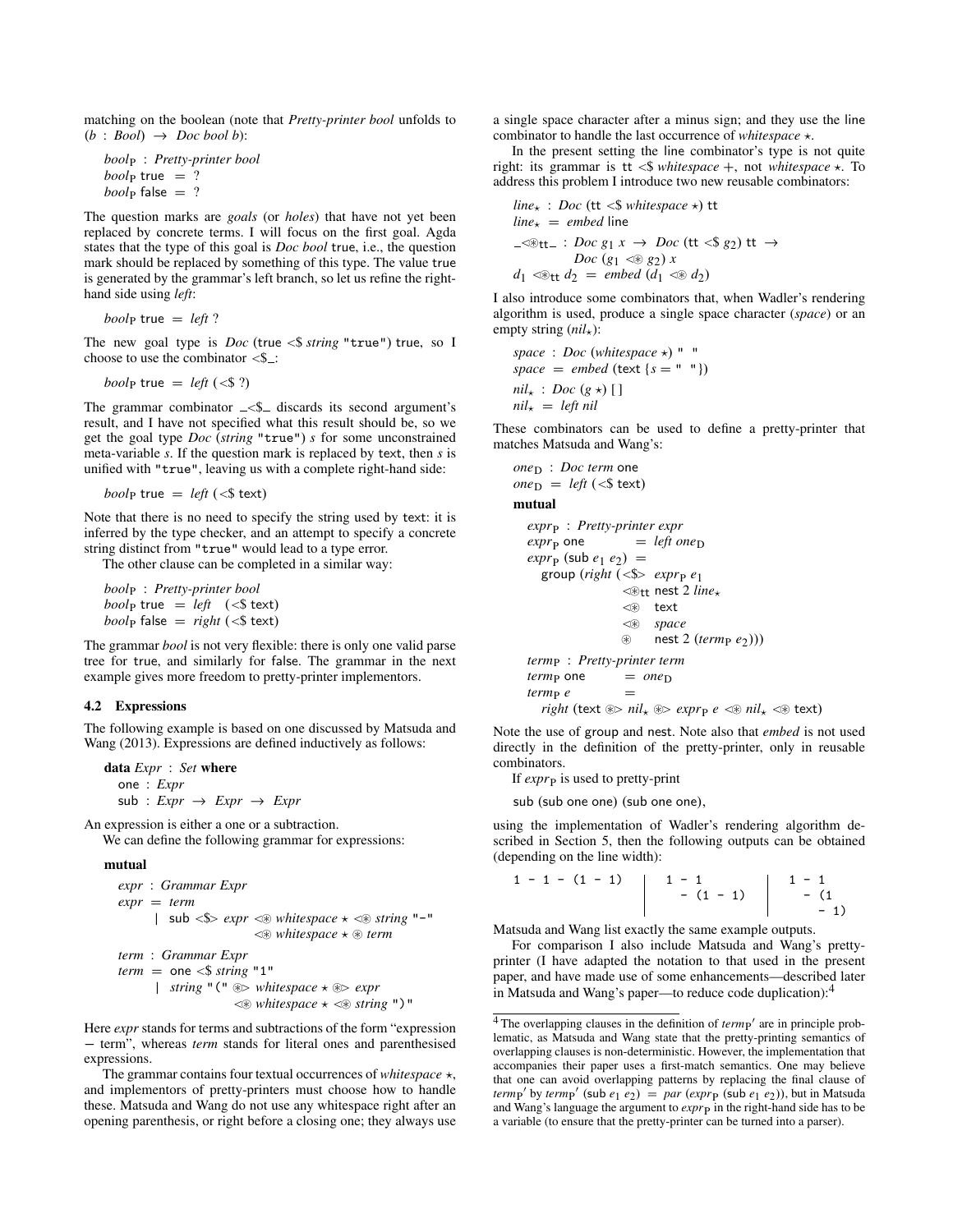```
nil = text "" <+ space
space = (text " " <+ text " \n") \lozenge nilspace' = space \leftarrow text ""
line' = line \lt+ text ""
many-pars d = d \leq d d many-pars d)
par d = text "(" \diamond nil \diamond d \diamond nil \diamond text ")"
\exp(r_P x) = \text{many-pars } (\exp(r_P x))expr<sub>P</sub>' one
                = text "1"
\exp r_{\rm P}' (sub e_1 e_2) = group (\exp r_{\rm P} e_1 \diamondnest 2 (line' \Diamondtext "-" \diamondspace<sup>\Diamond</sup>
                                                termp e<sub>2</sub>))
term<sub>P</sub> x = many-pars (term<sub>P</sub>' x)term_{P}' one = text "1"
term_{P}<sup>e</sup> = par (expr<sub>P</sub> e)
```
Note that this definition contains both a specification of a grammar, and a specification of a pretty-printer. Recall that  $p \leq +q$  means "pretty-print according to  $p$ , but be ready to parse also according to *q*". This means, for instance, that *nil* renders as the empty string, but the corresponding grammar accepts arbitrary sequences of whitespace. (The grammar corresponding to the line combinator also accepts arbitrary sequences of whitespace.)

#### <span id="page-5-0"></span>4.3 Expressions, Take Two

The grammar used for expressions above contains four textual occurrences of *whitespace* ?. To avoid this kind of clutter one can use grammar combinators that "swallow" trailing whitespace [\(Hutton and Meijer 1998\)](#page-10-7). The grammar *symbol s* stands for the string *s* plus trailing whitespace:

*symbol* : *String* → *Grammar String symbol*  $s =$  *string*  $s \ll v$  *whitespace*  $\star$ 

The following expression grammar uses *symbol* instead of *string* and *whitespace* \*:

#### mutual

```
expr : Grammar Expr
expr = term
     | sub \leq \gg expr \leq symbol "-" \approx term
term : Grammar Expr
term = one <$ symbol "1"
     | symbol "(" ~> expr <~ symbol ")"
```
This grammar is not quite equivalent to the one in Section [4.2,](#page-4-1) as that one does not accept final trailing whitespace (as in "1 ").

Let us now define a pretty-printer for the updated grammar *expr*. I first introduce some document combinators that can be used to handle the grammar *symbol s*:

*symbol* : *Doc* (*symbol s*) *s*  $symboll = \text{text} \lll \lll \text{nil}_{\star}$ *symbol-space* : *Doc* (*symbol s*) *s*  $symbol-space = text \llap{\leq} space$ 

Using these combinators I can construct the following incomplete pretty-printer:

 $one_D : Doc term$  one  $one_D = left \, (< \$  *symbol*) mutual

```
exprP
: Pretty-printer expr
\exp r_{\rm p} one = left one<sub>D</sub>
\exp(r_P \left(\text{sub } e_1 e_2\right)) =
  group (right (<$> ?
                  <~ symbol-space
                  ~ nest 2 (termP e2)))
termP : Pretty-printer term
termp one = oneDterm_{P} e = right (symbol \otimes expr<sub>P</sub> e \ll \otimes symbol)
```
What should the question mark be replaced with? The previous implementation of *expr*<sub>P</sub> contains the subexpression

 $\langle 1 - 2 \rangle$  *expr<sub>p</sub>*  $e_1$   $\langle 2 + 2 \rangle$  *line*<sub>\*</sub>.

We can use something similar here,

 $embed\_(expr_{P} e_1 \ll t$  nest 2 *line*<sub>\*</sub>),

provided that we can prove the following statement:

 $\forall \{s\} \rightarrow e_1 \in expr \ll\text{whitespace} \star \cdot s$  $\rightarrow e_1 \in expr$  · *s* 

It is not very hard to prove this statement manually. However, I think that this kind of proof is rather tedious. Fortunately we can let the computer prove the statement for us, by writing a program that analyses the grammar *expr* and produces a proof.

The grammar data type introduced in Section [2](#page-1-0) is quite tricky to analyse programmatically, partly because bind's second argument is a function, and partly because grammars are potentially infinite (it is for instance impossible to check if a grammar has the form *whitespace*  $\star$ ). These problems could presumably be circumvented through the use of meta-programming techniques, using which one gets access to the grammars' source code. Then one could identify unproblematic uses of bind such as those in  $\le$ \$> and  $\_\otimes$ , as well as regular recursion such as that in  $\rightarrow$  and context-free grammars. Another option is to rule out problematic constructions entirely by switching to a different grammar type, for instance a suitable representation of context-free grammars (with semantic actions).

I have chosen to use a different approach, that does not limit expressiveness, and that does not require that the host language has support for meta-programming. As mentioned in Section [2](#page-1-0) the accompanying code contains a variant of the *Grammar* type with more constructors. Some of the extra constructors (corresponding to *tok*,  $\le$ \$>,  $\le$ \$,  $\le$ \$,  $\le$  ,  $\le$  ,  $\le$  and  $\le$   $\ge$ ) make it possible to avoid certain uses of bind, $5$  and the remaining extra constructors (corresponding to *fail* and  $\rightarrow$ ) make it possible to avoid certain uses of corecursion.

Using this extended grammar data type I have implemented a simple, heuristic procedure that tries to prove statements like the one above:

*trailing-whitespace* :  $\mathbb{N} \rightarrow (g : *Grammar A*) \rightarrow$ *Maybe* (*Trailing-whitespace g*)

The first argument is a natural number. The procedure is implemented by structural recursion on this number—recursion on the structure of a potentially infinite grammar could lead to nontermination. The predicate *Trailing-whitespace* is satisfied by a grammar *g* if the grammar can swallow trailing whitespace:

<span id="page-5-1"></span><sup>5</sup> Perhaps it is not necessary to include all of these combinators as primitives, but as mentioned in Section [2](#page-1-0) the extra constructors can make it easier to write guarded definitions.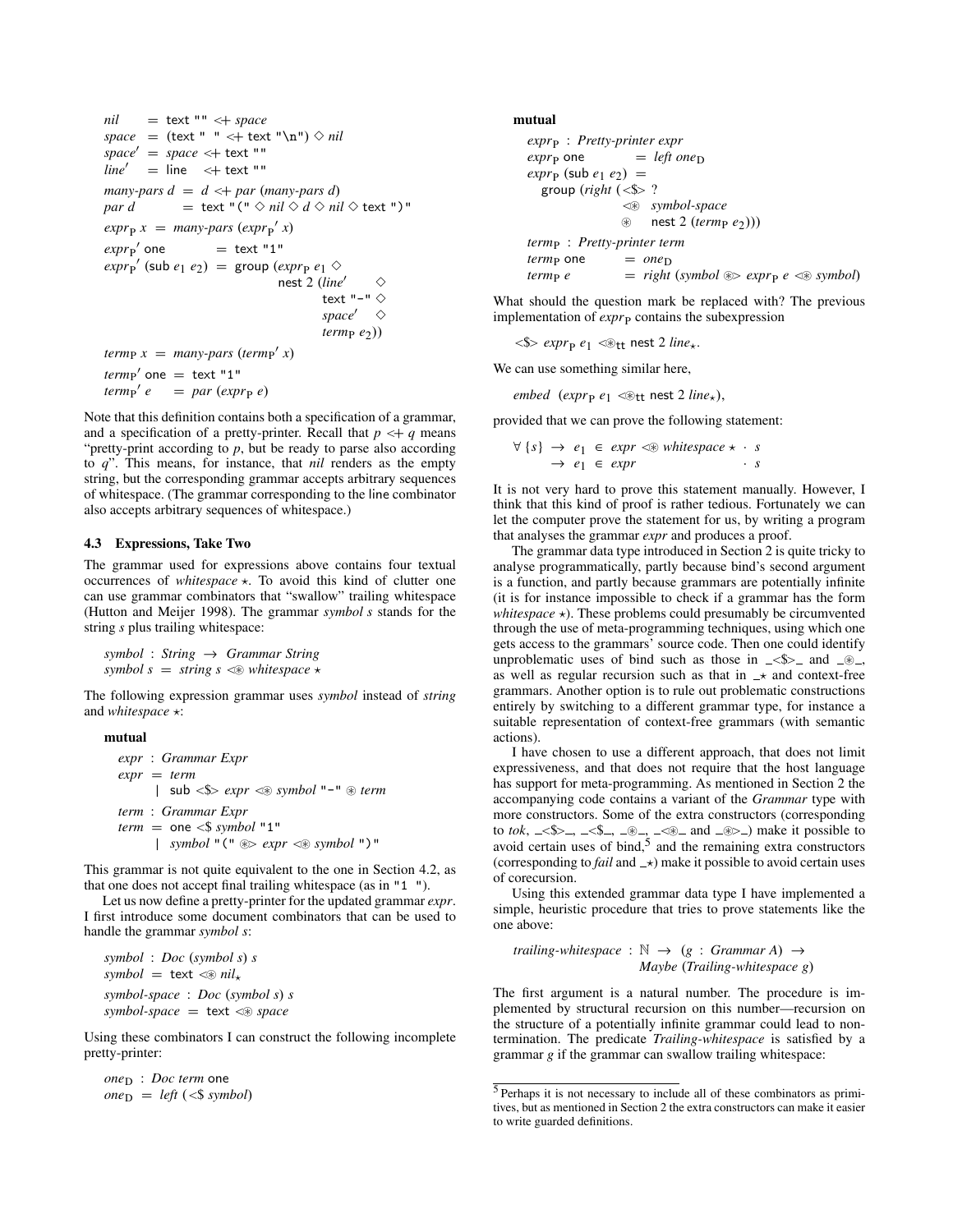*Trailing-whitespace* : *Grammar A*  $\rightarrow$  *Set*<sub>1</sub> *Trailing-whitespace*  $g =$  $\forall \{x s\} \rightarrow x \in g \Leftrightarrow \text{whitespace} \star \cdot s \rightarrow x \in g \cdot s$ 

Note that *Trailing-whitespace expr* is a slightly more general version of the statement that should be proved.

There are many ways to implement *trailing-whitespace*, and I do not think the details are central to this paper, so no implementation is included here. The main point is that, assuming that *expr* is implemented using the extra grammar constructors,

*trailing-whitespace* 6 *expr*

returns just *proof* , where *proof* has type *Trailing-whitespace expr*. Thus there is no need to prove this statement manually.

The following reusable combinator can be used to add nest *i*  $line_{\star}$  to the end of a document for which *trailing-whitespace* succeeds:

```
final-line :
   (n : \mathbb{N}) \rightarrow{trailing : True (is-just (trailing-whitespace n g))} →
   Doc g x \rightarrow \mathbb{N} \rightarrow \text{Doc } g x\intfinal-line -d i = embed (d <\otimes<sub>tt</sub> nest i line<sub>*</sub>)
```
The omitted embedding proof makes use of the implicit argument *trailing*. If *trailing-whitespace n g* evaluates to just *proof*, then the type of *trailing* is *Unit* (because *is-just* (just *proof*) is true). Omitted arguments of type *Unit* are automatically inferred to be tt, so in this case *trailing* does not need to be given explicitly. We can thus complete the definition of the pretty-printer in the following way:

 $\exp r_{\rm P}$  (sub  $e_1$   $e_2$ ) = group (*right* (<\$> *final-line* 6 (*expr<sub>P</sub> e*<sub>1</sub>) 2 <~ *symbol-space* ~ nest 2 (*term*<sup>P</sup> *e*2)))

If we compare the examples in Sections [4.2](#page-4-1) and [4.3,](#page-5-0) then we see that the grammar in [4.3](#page-5-0) is more compact, but it seems fair to say that the pretty-printer is more complicated. The main complication is that the pretty-printer deviates from the grammar's structure, thus necessitating an embedding proof (going from  $expr \lll$  *whitespace*  $\star$  to *expr*). In general one may find that it is easier to implement a pretty-printer if the grammar is defined in such a way that the pretty-printer can follow the grammar's structure, potentially at the cost of a less natural or more complicated grammar. This can be contrasted with [Matsuda and Wang'](#page-10-3)s approach, in which the pretty-printer *must* (by construction) follow the grammar's structure. The approach presented in this paper is thus more flexible.

#### <span id="page-6-0"></span>4.4 Identifiers

Consider the following grammar for identifiers consisting of one or more lower-case letters:

```
identifier : Grammar (List+ Char)
identifier = (fst < \$ sat is-lower) +
```
This grammar is problematic: it is impossible to implement a pretty-printer for *identifier*. The problem is that the result type,  $List<sup>+</sup> Char$ , contains junk: there are non-empty strings that do not consist solely of lower-case letters, and a pretty-printer *identifier* p: *Pretty-printer identifier* must be able to handle such strings. For instance, *identifier*  $[\,{}'A$ <sup>,</sup>  $]$  must return a document of type *Doc identifier* ['A'], and this type is empty.

Fortunately there is a simple workaround—make the type more precise:

*Identifier* : *Set Identifier* = *List<sup>+</sup>* ( $\Sigma$  *Char* ( $\lambda$  *t*  $\rightarrow$  *True* (*is-lower t*))) *identifier* : *Grammar Identifier identifier* = *sat is-lower* +

*Identifier* stands for non-empty lists of pairs, where each pair consists of a token *t* and a proof of *True* (*is-lower t*). Note that *sat is-lower* returns this kind of pair.

It is easy to implement a pretty-printer corresponding to the grammar *sat p*:

*token* : *Doc* token *t token*  $\{t = t\}$  = *embed* (text  $\{s = [t]\}$ ) *if-true* : (*b* : *Bool*) → *Pretty-printer* (*if-true b*) *if-true* true  $=$   $=$  *nil if-true* false () -- Impossible case.  $sat : (p : Char \rightarrow Bool) \rightarrow Pretty-printer (sat p)$ *sat p* (*t*, *proof*) = *token*  $\Diamond$  (<\$> *if-true* (*p t*) *proof*)

It is also straightforward to implement "mapping" combinators corresponding to the Kleene star and plus operators:

#### mutual

 $map*$ : *Pretty-printer*  $g \rightarrow$  *Pretty-printer*  $(g \star)$  $map \star p$  [ ] =  $nil_{\star}$  $map \uparrow p$  (*x* :: *xs*) = *embed* (*map*+ *p* (*x* :: *xs*))  $map+$ : *Pretty-printer*  $g \rightarrow$  *Pretty-printer*  $(g +)$  $map + p(x : x) = \langle x \rangle p x \otimes map + p x$ 

With the functions above in place it is easy to implement a prettyprinter for identifiers:

*identifier*<sup>P</sup> : *Pretty-printer identifier*  $identityier_{\text{P}} = map + (sat\ is\-lower)$ 

#### <span id="page-6-1"></span>4.5 Other Examples

The accompanying code includes some larger examples:

- A pretty-printer for expressions, parametrised by a collection of operators, each with a given precedence and associativity.
- A pretty-printer for a kind of simplified XML documents, based on a pretty-printer described by [Wadler](#page-11-0) [\(2003\)](#page-11-0). The simplified XML grammar uses the bind operator to define the syntax of matching opening and closing tags. The pretty-printer makes use of an additional primitive pretty-printing combinator, fill, which is based on a combinator due to [Peyton Jones](#page-10-8) [\(1996\)](#page-10-8). [Wadler'](#page-11-0)s version of the combinator is described as "put[ting] a space between two documents when this leads to reasonable layout, and a newline otherwise" [\(2003\)](#page-11-0). My version of the combinator has the following type:

$$
fill: \textit{Docs} \textit{g} \textit{xs} \rightarrow \textit{Doc} \textit{(g sep-by (whitespace +))} \textit{xs}
$$

Here *Docs g xs* stands for a list containing one or more *g*indexed documents, and *g sep-by sep* stands for one or more occurrences of *g*, separated by *sep*:

**data** *Does* (*g* : *Grammar A*) : *List*<sup>+</sup> *A* → *Set*<sub>1</sub> **where**  
one : *Doc g x* → *Doc g (x :: []*)  
cons : *Doc g x* → *Doc g xs* → *Docs g (x :: xs)*  
*sep-by* : *Grammar A* → *Grammar B* →  
*Grammar (List*<sup>+</sup> *A*)  
*g sep-by sep* = (...) 
$$
\langle \$\rangle
$$
 *g* ⊗ *(sep* ⊕ & *g*)  $\star$ 

It may be worth noting that these two examples do not use *embed* at all: manual proofs are relegated to (more or less) reusable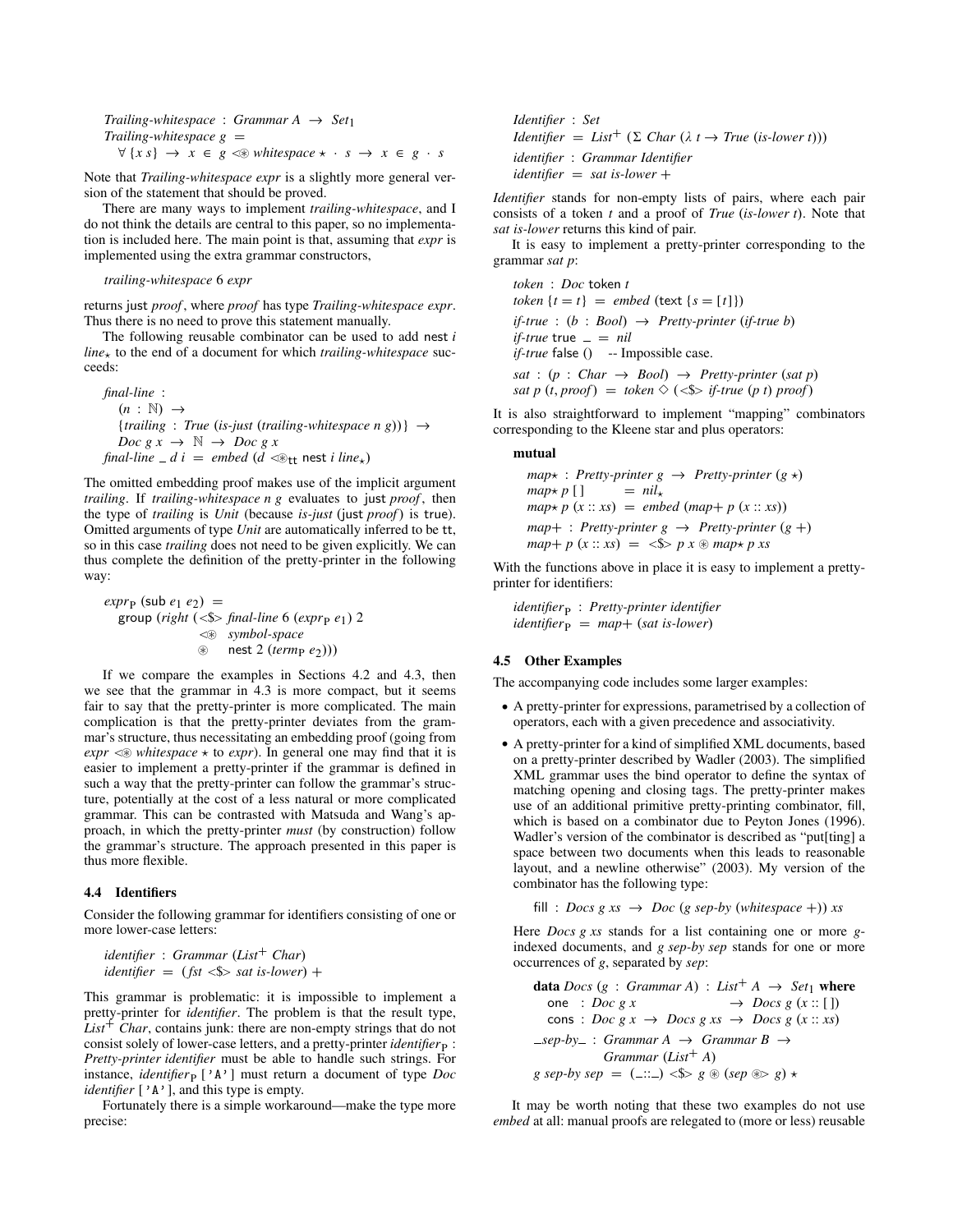library combinators. However, some library combinators not mentioned above were introduced as part of the implementation of these examples. I do not claim that the current library's set of combinators is sufficient to avoid every use of *embed*.

### <span id="page-7-0"></span>5. Renderers

As mentioned in the introduction a renderer consists of two parts: a function

*render* : *Doc g x*  $\rightarrow$  *String* 

that maps documents to strings, and a correctness proof:

 $parsable : (d : Doc g x) \rightarrow x \in g \cdot render d$ 

The *parsable* property can be used to prove a round-tripping property for unambiguous grammars.

I define unambiguity in the following way:

*Unambiguous* : *Grammar A*  $\rightarrow$  *Set*<sub>1</sub>  $Unambiguous g =$  $\forall$  {*sxy*}  $\rightarrow$  *x*  $\in$  *g* · *s*  $\rightarrow$  *y*  $\in$  *g* · *s*  $\rightarrow$  *x*  $\equiv$  *y* 

A grammar *g* is unambiguous if, whenever the string *s* and the result *x* are generated by *g*, and also *s* and *y* are generated by *g*, then *x* is equal to *y*. This is a weak form of unambiguity: I do not require the two parse trees to be equal.

I also define a type of parsers that are guaranteed to be correct:

*Parser* : 
$$
\forall
$$
 {*A*} → *Grammar A* → *Set*<sub>1</sub>  
*Parser* {*A* = *A*} *g* =  $\forall$  *s* → *Dec* ( $\Sigma$  *A* ( $\lambda$  *x* → *x* ∈ *g* · *s*))

*Dec X* ("decided *X*") has two constructors,

 $yes: X \rightarrow Dec X$ 

and

$$
no: (X \rightarrow \text{Empty}) \rightarrow \text{Dec } X.
$$

A parser must thus either return a pair consisting of a result and a corresponding parse tree, or return a proof showing that there is no such pair.

Given the definitions above the following round-tripping property can be formulated:

*Unambiguous g* → (*parse* : *Parser g*) → (*pretty* : *Pretty-printer g*) →  $\forall x \rightarrow \Sigma (x \in g \cdot \text{render (pretry x)})$  $(\lambda p \rightarrow parse (render (pretty x)) \equiv yes (x, p))$ 

This property is easy to prove using *parsable*. (The precondition *Unambiguous g* can be weakened: the grammar only needs to be unambiguous for the string *render* (*pretty x*).)

Another property can also be proved. Assume that *render* ignores top-level emb constructors, i.e., assume that the string *render* (emb *f d*) is equal to *render d*. Then, for every grammatically correct string, there is a document that renders to that string:

$$
x \in g \cdot s \rightarrow \Sigma
$$
 (Doc g x) ( $\lambda d \rightarrow$  render  $d \equiv s$ )

(Both renderers below ignore top-level emb constructors.) This is not a very deep property—my proof returns the document *embed* text, with a suitable embedding proof. However, the property gives a kind of weak guarantee that the document interface is not too limited.

Let us now consider two different renderers.

#### 5.1 An Ugly-Renderer

The following "ugly-renderer" renders each occurrence of line as a single space character, and is included in order to illustrate that the document interface does not require the use of [Wadler'](#page-11-0)s rendering algorithm:

\n
$$
\text{render}: \text{Doc } g \times \rightarrow \text{String}
$$
\n

\n\n $\text{render } (d_1 \otimes d_2) = \text{render } d_1 + \text{render } d_2$ \n

\n\n $\text{render}(\text{text } \{s = s\}) = s$ \n

\n\n $\text{render line} = \text{m} \cdot \text{m}$ \n

\n\n $\text{render}(\text{group } d) = \text{render } d$ \n

\n\n $\text{render}(\text{nest } -d) = \text{render } d$ \n

\n\n $\text{render}(\text{emb } -d) = \text{render } d$ \n

Note that group, nest and emb constructors are ignored. (The use of  $+$  above can lead to quadratic behaviour, and can, as usual, be replaced by something without this behaviour.)

The correctness proof is very easy. The emb case may be of interest:

 $parsable : (d : Doc g x) \rightarrow x \in g \cdot render d$ . . .

*parsable* (emb  $f$   $d$ ) =  $f$  (*parsable d*)

### <span id="page-7-1"></span>5.2 [Wadler'](#page-11-0)s Renderer

Let us now turn to [Wadler'](#page-11-0)s rendering algorithm [\(2003\)](#page-11-0). My implementation is close to [Wadler'](#page-11-0)s. However, a direct reimplementation would not be accepted by Agda's termination checker. The code below is structurally recursive.

The renderer works in three steps:

- 1. First a document is converted into a different document type, without group but instead containing a constructor union, which is a kind of binary choice combinator for documents.
- 2. In the second step the converted document is transformed into a flat "layout". When a union constructor is encountered the two argument documents (along with a continuation) are converted into layouts, and the "best" one is chosen.

3. Finally the layout is turned into a string.

This renderer is intended to be executed (at least partly) lazily.

*Layouts* A layout is a list of layout elements, text *s* or line *i*:

```
data Layout-element : Set where
  text : String → Layout-element
  line : N → Layout-element
Layout : Set
Layout = List Layout-element
```
The meaning of text and line is specified by *show-element*; text *s* is mapped to the string *s*, and line *i* is mapped to a newline character followed by *i* space characters.

*show-element* : *Layout-element* → *String*  $show-element$  (text  $s$ ) =  $s$ *show-element* (line  $i$ ) =  $\ln$  :: *replicate*  $i$ , <sup>3</sup>

The renderer's third step, conversion of layouts to strings, is performed by *show*:

*show* : *Layout* → *String show* = *concat* ◦ *map show-element*

*Document Conversion* The new document type is defined inductively as follows (the N subscript stands for "nesting"):

**data** 
$$
Doc_N : \mathbb{N} \to Grammar A \to A \to Set_1
$$
 where  
\n $\neg \Diamond \neg : Doc_N i g_1 x \to Doc_N i (g_2 x) y \to$   
\n $Doc_N i (g_1 \gg g_2) y$   
\ntext :  $(s : String) \to Doc_N i (string s) s$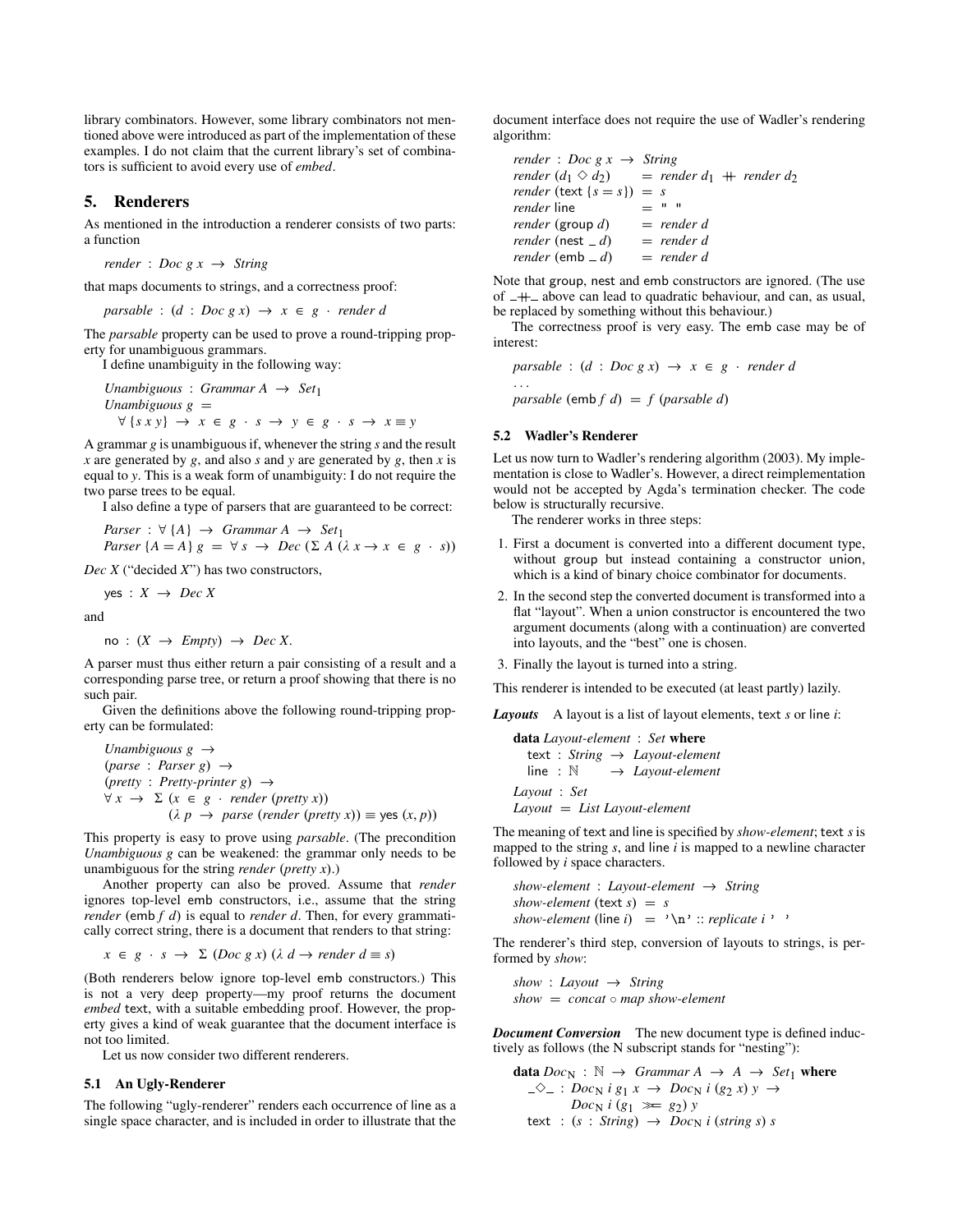line :  $(i : \mathbb{N}) \rightarrow$ let  $s = show-element$  (line *i*) in  $Doc<sub>N</sub>$  *i* (*string s*) *s* union :  $Doc_N$  *i* g x  $\rightarrow$   $Doc_N$  *i* g x  $\rightarrow$   $Doc_N$  *i* g x nest :  $(j : \mathbb{N}) \rightarrow Doc_{\mathbb{N}}(j + i) g x \rightarrow Doc_{\mathbb{N}} i g x$ emb : { $x_1$  :  $A_1$ } → { $x_2$  :  $A_2$ } → (∀ {*s*} → *x*<sup>1</sup> ∈ *g*<sup>1</sup> · *s* → *x*<sup>2</sup> ∈ *g*<sup>2</sup> · *s*) →  $Doc_N$  *i*  $g_1 x_1 \rightarrow Doc_N$  *i*  $g_2 x_2$ 

There are four changes, compared to *Doc*:

- The type has an extra natural number index that stands for the current nesting level. This level is modified by nest.
- The text constructor's string argument has been made explicit. (This is a purely cosmetic change.)
- The type of line is more precise: the grammar is

*string* (*show-element* (line *i*)),

where  $i$  is the nesting level index. Unlike the previous line combinator this one always stands for a newline character plus indentation.

• The constructor group has been replaced by union. [Wadler](#page-11-0) sees documents as representing sets of strings, and union  $d_1$   $d_2$ represents the union of the strings represented by  $d_1$  and those represented by  $d_2$ .

[Wadler](#page-11-0) also states that union  $d_1$   $d_2$  should satisfy two invariants: the first is that the sets of strings represented by  $d_1$  and *d*2 should be equal, if every occurrence of line is replaced by a single space character; and the second is that, for every string *s* represented by  $d_1$ , the first line of *s* should be at least as long as the first line of any string represented by  $d_2$ . I do not enforce these invariants using the type system, as they are not needed to prove grammatical correctness. (Furthermore, as discussed at the end of this section, the invariants are not strong enough to prove that the renderer returns the "best" string, for a certain definition of "best".)

Just as in Section [3](#page-2-0) I define a smart variant of emb, called *embed*. I also define the following documents; *imprecise-space* stands for a single space character, and *imprecise-line i* for a newline character followed by indentation:

```
imprecise-space : Doc<sub>N</sub> i (tt <$ whitespace +) tt
imprecise-space = embed (text " ")
imprecise-line : (i : \mathbb{N}) \rightarrow Doc_{\mathbb{N}} i (tt < \$ whitespace +) ttimprecise-line i = embed (line i)
```
The name prefix *imprecise* refers to the fact that the grammar indices are less precise than they could be.

There are two functions that convert from *Doc* to *Doc*<sub>N</sub>. The function *flatten* replaces line with *imprecise-space*, and removes group and nest constructors, thus constructing documents that render as a single line (assuming that text's string argument never contains newline characters):

| flatten : Doc $gx \rightarrow Doc_N$ i g x |                                                                     |
|--------------------------------------------|---------------------------------------------------------------------|
|                                            | flatten $(d_1 \diamond d_2) =$ flatten $d_1 \diamond$ flatten $d_2$ |
| <i>flatten</i> text                        | $=$ text $=$                                                        |
| <i>flatten</i> line                        | $=$ imprecise-space                                                 |
| flatten (group d) = flatten d              |                                                                     |
| flatten (nest $=d$ ) = flatten d           |                                                                     |
|                                            | flatten (emb $f$ d) = embed $f$ (flatten d)                         |

The function *expand* implements the renderer's first step. Recall that group *d* should be rendered either as *d*, or as *d* with all line combinators replaced by single spaces. The *expand* function "expands" groups into unions, replacing group *d* with the union of *flatten d* and *expand d*:

| expand : Doc g $x \to Doc_N$ i g x            |                                                                             |
|-----------------------------------------------|-----------------------------------------------------------------------------|
|                                               | expand $(d_1 \Diamond d_2) =$ expand $d_1 \Diamond$ expand $d_2$            |
| expand text                                   | $=$ text $=$                                                                |
| <i>expand</i> line                            | $=$ imprecise-line $=$                                                      |
|                                               | <i>expand</i> (group $d$ ) = union ( <i>flatten d</i> ) ( <i>expand d</i> ) |
| expand (nest $j d$ ) = nest $j$ (expand $d$ ) |                                                                             |
|                                               | expand $(emb f d) = embed f (expand d)$                                     |

As mentioned in Section [4.5](#page-6-1) the accompanying code contains an additional primitive combinator, fill. This combinator is a *Doc* constructor, but there is no corresponding *Doc<sub>N</sub>* constructor: *flatten* and *expand* can be modified to translate fill into uses of the constructors given above.

*Choosing the "Best" Layout* The renderer's second step is implemented by *best*. This function takes three (explicit) arguments and produces a layout. The first argument is a document, and the third the current column position. The second argument is a continuation: a function from a column position to a layout. The result of *best* is the document's layout, followed by the layout computed by the continuation:

```
best : Doc<sub>N</sub> i g x \rightarrow (\mathbb{N} \rightarrow \text{Layout}) \rightarrow (\mathbb{N} \rightarrow \text{Layout})best (d_1 \Diamond d_2) = best d_1 \circ best d_2<br>best (text "") = id
best (text "")<br>best (text s)
                             = \lambda \kappa c \rightarrow text s :: \kappa (length s + c)
best (line i) = \lambda \kappa = \rightarrow line i :: \kappa ibest (union d_1 d_2) = \lambda \kappa c \rightarrow better c (best d_1 \kappa c)
                                                              (best d2 κ c)
best (nest -d) = best d
best (emb -d) = best d
```
[Wadler](#page-11-0) includes *nil* as a document constructor; the first text case is based on his *nil* case.

Note that in the second text case the continuation is called with a column position computed from the string's length, and in the line case the continuation is called with the indentation as the column position. In the union case the best layout is computed for each document, and then *better* is used to choose the best one:

$$
better: \mathbb{N} \to Layout \to Layout \to Layout
$$
  

$$
better c x y = if fits (width - c) x then x else y
$$

The function *better* uses the line width, *width*, which is a parameter of this renderer. If the first line of the first layout fits in the remaining part of the current line, then this layout is chosen, and otherwise the other one. The function *fits* is used to decide if the first line of a layout has at most a certain number of characters:

```
fits: \mathbb{Z} \rightarrow Lavour \rightarrow Boolfits (neg w) = false
fits w [ ] = true
fits w (text s :: x) = fits (w - length s) xfits w (line i : x) = true
```
The first clause treats the case where the number of characters is negative.

*The Renderer* Given all the pieces above it is easy to assemble a complete rendering function:

 $render_N$  : *Doc<sub>N</sub> i g x*  $\rightarrow$  *String render*<sub>N</sub>  $d = show$  (*best d* ( $\lambda \rightarrow$  []) 0) *render* : *Doc g x*  $\rightarrow$  *String render d* = *render*<sub>N</sub> (*expand* {*i* = 0} *d*)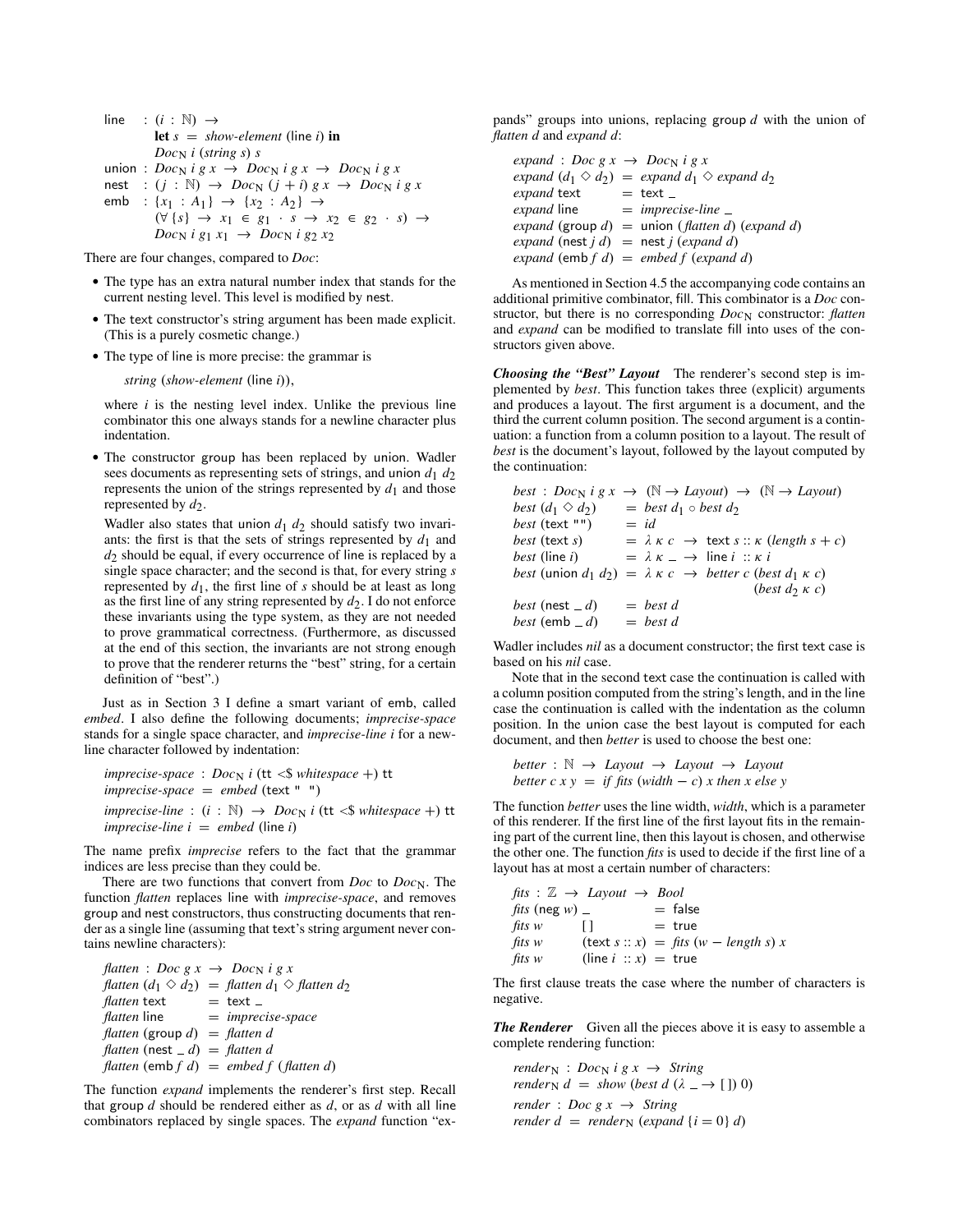The initial continuation just returns an empty layout, and the initial indentation and column position are both 0.

*Grammatical Correctness* My correctness proof is straightforward. The following lemma about *best* can be proved using recursion on the structure of the document:

best-lemma :  
\n
$$
(s : String) \rightarrow (c : \mathbb{N}) \rightarrow (d : Doc_N ig x) \rightarrow
$$
  
\n $((s' : String) \rightarrow (c' : \mathbb{N}) \rightarrow$   
\n $x \in g \cdot s' \rightarrow$   
\n $y \in g' \cdot s + s' + show (sc')) \rightarrow$   
\n $y \in g' \cdot s + show (best d \times c)$ 

The lemma uses continuation-passing style, to match the structure of *best*. The most interesting case is perhaps the one for  $\Diamond$ , in which the inductive hypothesis is used twice:

*best-lemma s c*  $(d_1 \diamond d_2) h =$ *best-lemma s c d*<sub>1</sub> ( $\lambda$  *s*<sub>1</sub> *c*<sub>1</sub> *p*<sub>1</sub>  $\rightarrow$  $\cos t$  (*best-lemma* ( $s + s_1$ )  $c_1 d_2$  ( $\lambda s_2 c_2 p_2 \rightarrow$ *cast*  $(h (s_1 + s_2) c_2$  ( $\equiv$ -sem  $p_1 (p_2))$ )))

Here I have omitted *cast*'s equality argument.

The lemma has the following corollary:

 $(d : Doc_N i g x) \rightarrow x \in g \cdot render_N d$ 

The correctness property,

 $(d : Doc g x) \rightarrow x \in g \cdot render d,$ 

follows immediately from the corollary, because *expand* preserves the grammar and result indices.

*Other Properties* [Wadler](#page-11-0) lists a number of algebraic laws that his combinators should satisfy. Let us define document equivalence (for  $Doc<sub>N</sub>$ ) in the following way:

$$
\begin{aligned}\n\mathcal{L} &\approx \quad : \text{Doc}_N \, i_1 \, g_1 \, x_1 \rightarrow \text{Doc}_N \, i_2 \, g_2 \, x_2 \rightarrow \text{Set} \\
d_1 &\approx d_2 = \\
\forall \text{ width} \rightarrow \text{ render}_N \, \text{width} \, d_1 \equiv \text{render}_N \, \text{width} \, d_2\n\end{aligned}
$$

(Here the renderer's *width* parameter has been given explicitly.) One can perhaps imagine other definitions of document equivalence, but if two documents are related by any "reasonable" notion of equivalence, then they should arguably also be related by this one.

With this definition of document equivalence *some* of [Wadler'](#page-11-0)s equivalences can be proved. For instance,  $\Diamond$  distributes from the right over union: [6](#page-9-1)

union  $d_1$   $d_2 \diamond d_3 \approx$  union  $(d_1 \diamond d_3)$   $(d_2 \diamond d_3)$ 

However, the following equivalence, also given by [Wadler,](#page-11-0) cannot be proved:

*d*<sub>1</sub> ♦ union *d*<sub>2</sub> *d*<sub>3</sub> ≈ union (*d*<sub>1</sub> ♦ *d*<sub>2</sub>) (*d*<sub>1</sub> ♦ *d*<sub>3</sub>)

If we let  $d_1$  and  $d_3$  be *imprecise-line* 0, and  $d_2$  be *imprecise-space*, then

*render*<sub>N</sub> 0 ( $d_1 \diamond$  union  $d_2$   $d_3$ )

is " $\n\ln$ ", whereas

*render*<sub>N</sub> 0 (union  $(d_1 \diamond d_2)$   $(d_1 \diamond d_3)$ )

is  $"\n\n\mathbf{n}$  ".

Let us see what is going on here. In the second case *best* chooses between  $d_1 \diamond d_2$  and  $d_1 \diamond d_3$ , and because the first line of  $d_1 \diamond d_2$ fits in the allotted width, this document is the one that is rendered. In the first case *best* instead chooses between  $d_2$  and  $d_3$ . At this stage it is clear that  $d_2$  does not fit in the allotted width, so  $d_3$  is rendered instead.

Note that these expressions both satisfy [Wadler'](#page-11-0)s invariants: one for text, mentioned in Section [3,](#page-2-0) and two for union, mentioned in this section. Thus there seems to be a problem in [Wadler'](#page-11-0)s paper (the counterexample above can be ported to [Wadler'](#page-11-0)s own implementation).

[Wadler](#page-11-0) specifies that, given a document representing a (finite) set of strings, his renderer should return the "best" string. "Best" is defined—following [Hughes](#page-10-1) [\(1995\)](#page-10-1)—by the lexicographic extension of the following binary relation on lines: if both lines fit in the available width, then the longer one (if any) is better; if neither line fits, then the shorter one (if any) is better; and if exactly one line fits, then that line is better. This criterion, together with the second union invariant, is used to motivate the implementation of the union case of *best*. However, the invariant is not strong enough: union  $(d_1 \otimes d_2)$   $(d_1 \otimes d_3)$  represents the strings "\n and " $\n\lambda$ ", and " $\n\lambda$ " is better than " $\n\lambda$ ", but the implementation gives us " $\n\lambda$ ". This means that the notion of "best" implemented by *best* is not the one specified by [Wadler.](#page-11-0) Fortunately it is not possible to construct union  $(d_1 \diamond d_2)$   $(d_1 \diamond d_3)$  using [Wadler'](#page-11-0)s public document interface (which does not include union). Thus it may be possible to prove that [Wadler'](#page-11-0)s renderer returns the best string by modifying his invariants in some way.

## <span id="page-9-0"></span>6. Related Work

There are at least four approaches to correct-by-construction prettyprinting:

• *Grammars with embedded pretty-printing directives.* [Oppen](#page-10-0) [\(1980\)](#page-10-0) mentions that one can add pretty-printing directives to grammars. [Rubin](#page-11-2) [\(1983\)](#page-11-2) and [Boulton](#page-10-4) [\(1996\)](#page-10-4) both describe how context-free grammars can be extended with embedded prettyprinting directives, from which parsers and pretty-printers can be generated. The Ergo Support System's Syntax Facility seems to have similar features [\(Lee et al. 1988\)](#page-10-9).

None of the papers referred to here contain proofs of a roundtripping property. However, it seems plausible to me that this approach to correct-by-construction pretty-printing *could* (when done right) be proved to be correct.

• *Combinators for invertible programming.* [Alimarine et al.](#page-10-10) [\(2005\)](#page-10-10) present combinators for invertible programming, and when introducing the definition of a parser they claim that they "will get the inverse, a pretty-printer, for free". However, they later write that "To show correctness, global reasoning is required", so this does not appear to be an example of *correct-byconstruction* pretty-printing.

As mentioned in Section [1](#page-0-0) [Rendel and Ostermann](#page-10-2) [\(2010\)](#page-10-2) describe combinators that allow the simultaneous definition of parsers and printers. The combinators are based on "partial isomorphisms". No round-tripping property is proved. The approach is arguably somewhat fragile: if a choice "*p* or *q*" is replaced by "*q* or *p*", then a working pretty-printer can be turned into a non-terminating pretty-printer.<sup>[7](#page-9-2)</sup> [Rendel and Ostermann](#page-10-2) do not explain in detail how to handle line widths, word wrapping, etc., but suggest that it may be possible to support more advanced pretty-printing features.

• *Pretty-printers with extra grammar information.* This is the approach taken by [Matsuda and Wang](#page-10-3) [\(2013\)](#page-10-3), described in Sections [1](#page-0-0) and [4.2.](#page-4-1) [Matsuda and Wang](#page-10-3) outline the proof of a

<span id="page-9-1"></span><sup>6</sup> Agda cannot infer all the implicit arguments in this expression. One can give the arguments explicitly using the notation  $\Diamond$   $\Diamond$  {*g*<sub>1</sub> = *g*<sub>1</sub> } {*g*<sub>2</sub> = *g*<sub>2</sub> }.

<span id="page-9-2"></span><sup>7</sup> This was pointed out by Lennart Augustsson when [Rendel and Oster](#page-10-2)[mann'](#page-10-2)s work was presented at Haskell'10 in Baltimore.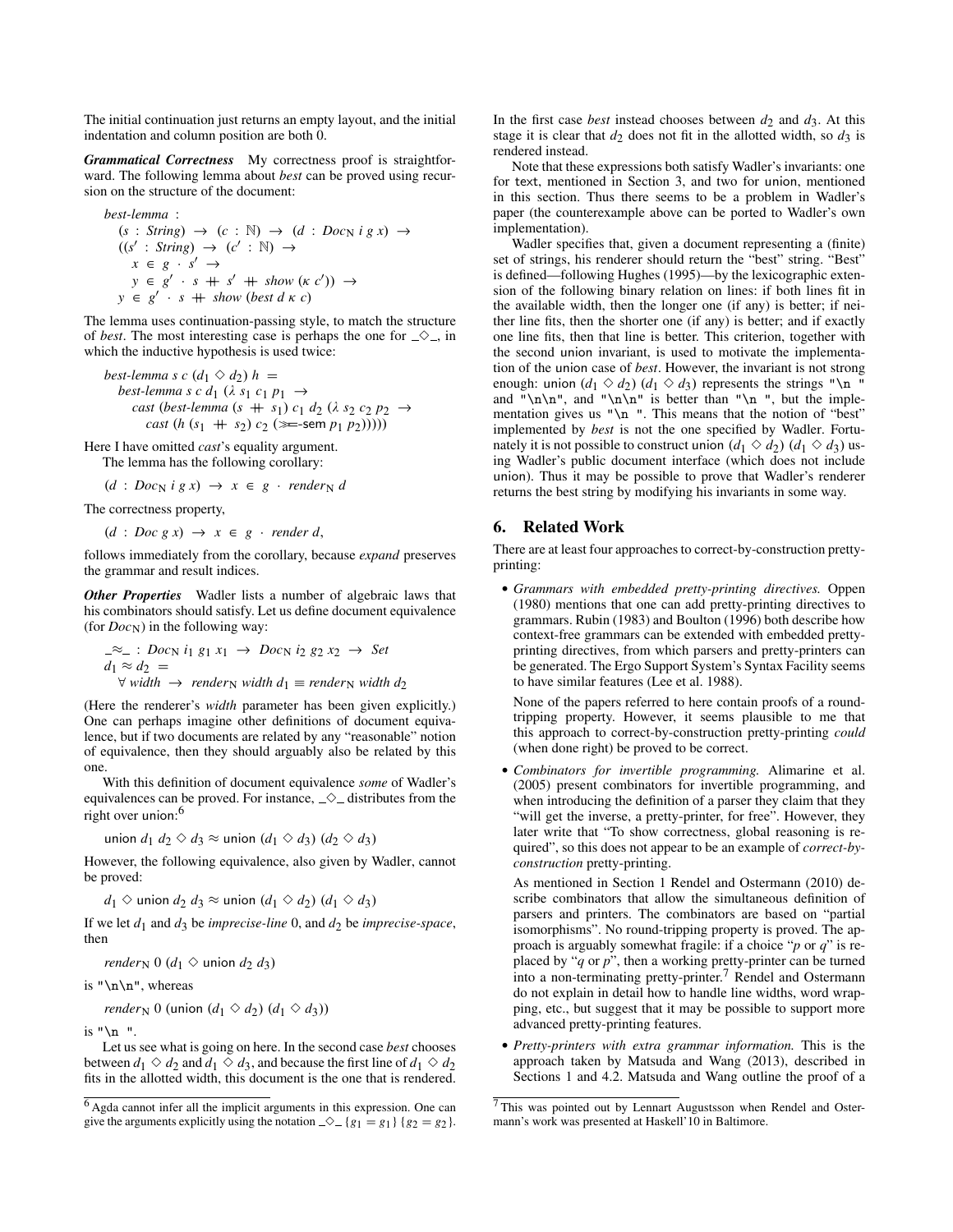round-tripping property (but the proof is not mechanised, and no guarantee is given that the pretty-printers will terminate). They also include a "nondeterministic printing semantics" that is reminiscent of the grammar indices that I use for *Doc*: a line is non-deterministically printed as one or more whitespace characters, and the group and nest combinators are ignored. [Matsuda and Wang'](#page-10-3)s development is limited to context-free languages. The development is arguably quite complicated: it uses program inversion, fusion and partial evaluation.

• *Grammars along with pretty-printers that construct indexed pretty-printer documents.* This is the approach taken in the present paper. A formal, mechanised proof of round-tripping is provided. Furthermore the approach supports any recursively enumerable language.

The round-tripping property is perhaps not so interesting if there is no parser. [Danielsson](#page-10-11) [\(2010\)](#page-10-11) describes parser combinators that can handle any finitely ambiguous language for which it is possible to implement a parser in the host language, and proves correctness formally.

If we compare these approaches then we can see that a potential disadvantage of the one presented in this paper is that the user may have to write manual proofs. However, one can capture many commonly occurring patterns in reusable libraries—for instance, the user can write *left d* instead of *embed proof d*. Given suitable library combinators it seems as if manual proofs should mostly be needed when the pretty-printer deviates from the grammar's structure (as in Section [4.3\)](#page-5-0)—and such deviation is not even possible when [Matsuda and Wang'](#page-10-3)s approach is used. It is also possible to automate some of the proofs. One example is provided in Section [4.3;](#page-5-0) it is conceivable that many other proofs can also be automated, but I have not investigated this in detail.

Another potential disadvantage of the approach presented in this paper is that the user has to write two things: a grammar and a pretty-printer. In Section [1](#page-0-0) I argue for the separation of grammars and pretty-printers. However, this is my subjective view. [Rose and](#page-11-3) [Welsh](#page-11-3) [\(1981\)](#page-11-3) argue that pretty-printing information *should* be part of the definition of a programming language's syntax.

Let me finally mention the work of [Foster et al.](#page-10-12) [\(2008\)](#page-10-12) on quotient lenses. A central part of this development concerns "canonisers". A canoniser from *A* to  $B/\sim$  (where *A* and *B* are sets, and ∼ is an equivalence relation on *B*) consists of two functions *canonise* :  $A \rightarrow B$  and *choose* :  $B \rightarrow A$ , satisfying the law

∀ *b*. *canonise* (*choose b*) ∼ *b*.

[Foster et al.](#page-10-12) describe a canoniser where, basically, *canonise* replaces newline characters with spaces, and *choose* selectively replaces spaces with newline characters to wrap long lines.

## 7. Conclusion

I have presented a new approach to correct-by-construction prettyprinting. The approach is very close to the one of classical (notnecessarily-correct) pretty-printing. The main difference is that pretty-printer documents are more precisely typed, which ensures that documents are correct with respect to given values and grammars. The development is based on very general grammars and [Wadler'](#page-11-0)s pretty-printing combinators, but the ideas should carry over to other grammar and/or pretty-printing frameworks.

The round-tripping property that is proved in Section [5](#page-7-0) depends on having an unambiguous grammar (or at least a grammar that is unambiguous for strings in the image of the pretty-printer). I have not discussed how one can prove that a grammar is unambiguous—I see this as an orthogonal problem.

The correctness property that renderers have to satisfy only concerns grammatical correctness, not "prettiness": renderers have

some freedom in how to interpret their inputs, as witnessed by the two very different renderers in Section [5.](#page-7-0) The ugly-renderer can be used to generate compact output, and the other one to generate pretty output—in both cases the result is guaranteed to be grammatically correct (although perhaps ambiguous). Other renderers could also be useful. One may for instance want to use a "ribbon width", a limit on the number of non-indentation characters occurring on a line [\(Hughes 1995\)](#page-10-1).

#### Acknowledgements

I would like to thank Kazutaka Matsuda and Meng Wang for inspiring me to do the work reported in this paper. I would also like to thank Conor McBride, Aaron Stump, Philip Wadler and some anonymous reviewers for useful feedback.

The research leading to these results has received funding from the European Research Council under the European Union's Seventh Framework Programme (FP7/2007-2013) / ERC grant agreement n◦ 247219.

## References

- <span id="page-10-6"></span>The Agda Team. The Agda Wiki. Available at [http://wiki.portal.](http://wiki.portal.chalmers.se/agda/) [chalmers.se/agda/](http://wiki.portal.chalmers.se/agda/), 2013.
- <span id="page-10-10"></span>Artem Alimarine, Sjaak Smetsers, Arjen van Weelden, Marko van Eekelen, and Rinus Plasmeijer. There and back again: Arrows for invertible programming. In *Haskell'05, Proceedings of the ACM SIGPLAN 2005 Haskell Workshop*, pages 86–97, 2005. doi[:10.1145/1088348.1088357.](http://dx.doi.org/10.1145/1088348.1088357)
- <span id="page-10-4"></span>Richard J. Boulton. Syn: A single language for specifiying abstract syntax trees, lexical analysis, parsing and pretty-printing. Technical Report UCAM-CL-TR-390, University of Cambridge Computer Laboratory, 1996.
- <span id="page-10-11"></span>Nils Anders Danielsson. Total parser combinators. In *ICFP'10, Proceedings of the 15th ACM SIGPLAN international conference on Functional programming*, pages 285–296, 2010. doi[:10.1145/1863543.1863585.](http://dx.doi.org/10.1145/1863543.1863585)
- <span id="page-10-12"></span>J. Nathan Foster, Alexandre Pilkiewicz, and Benjamin C. Pierce. Quotient lenses. In *ICFP'08, Proceedings of the 2008 SIGPLAN International Conference on Functional Programming*, pages 383–395, 2008. doi[:10.](http://dx.doi.org/10.1145/1411204.1411257) [1145/1411204.1411257.](http://dx.doi.org/10.1145/1411204.1411257)
- <span id="page-10-1"></span>John Hughes. The design of a pretty-printing library. In *Advanced Functional Programming, First International Spring School on Advanced Functional Programming Techniques*, volume 925 of *LNCS*, pages 53– 96, 1995. doi[:10.1007/3-540-59451-5](http://dx.doi.org/10.1007/3-540-59451-5_3) 3.
- <span id="page-10-7"></span>Graham Hutton and Erik Meijer. Monadic parsing in Haskell. *Journal of Functional Programming*, 8(4):437–444, 1998. doi[:10.1017/](http://dx.doi.org/10.1017/S0956796898003050) [S0956796898003050.](http://dx.doi.org/10.1017/S0956796898003050)
- <span id="page-10-9"></span>Peter Lee, Frank Pfenning, Gene Rollins, and William Scherlis. The Ergo Support System: An integrated set of tools for prototyping integrated environments. In *Proceedings of the third ACM SIGSOFT/SIGPLAN software engineering symposium on Practical software development environments*, pages 25–34, 1988. doi[:10.1145/64135.65006.](http://dx.doi.org/10.1145/64135.65006)
- <span id="page-10-3"></span>Kazutaka Matsuda and Meng Wang. FliPpr: A prettier invertible printing system. In *Programming Languages and Systems, 22nd European Symposium on Programming, ESOP 2013*, volume 7792 of *LNCS*, pages 101–120, 2013. doi[:10.1007/978-3-642-37036-6](http://dx.doi.org/10.1007/978-3-642-37036-6_6) 6.
- <span id="page-10-5"></span>Ulf Norell. *Towards a practical programming language based on dependent type theory*. PhD thesis, Chalmers University of Technology and Göteborg University, 2007.
- <span id="page-10-0"></span>Derek C. Oppen. Prettyprinting. *ACM Transactions on Programming Languages and Systems*, 2(4):465–483, 1980. doi[:10.1145/357114.357115.](http://dx.doi.org/10.1145/357114.357115)
- <span id="page-10-8"></span>Simon Peyton Jones. John Hughes's and Simon Peyton Jones's pretty printer combinators. Haskell source code, 1996. A more recent version of the library is, at the time of writing, available from [http:](http://hackage.haskell.org/package/pretty) [//hackage.haskell.org/package/pretty](http://hackage.haskell.org/package/pretty).
- <span id="page-10-2"></span>Tillmann Rendel and Klaus Ostermann. Invertible syntax descriptions: Unifying parsing and pretty printing. In *Haskell'10, Proceedings of the*